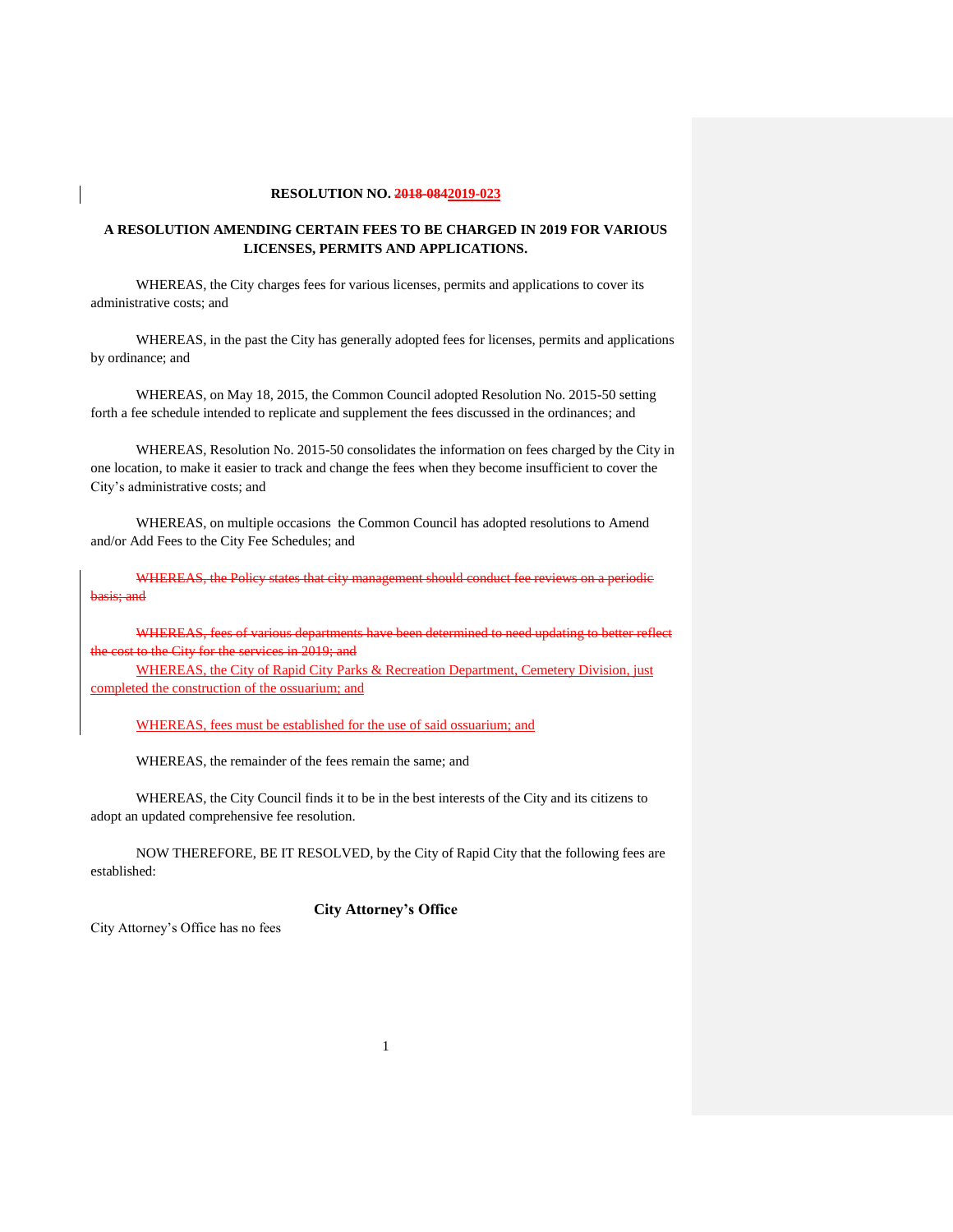## **Community Planning & Development Services Department**

### **Air Quality Permit Fees**

| Fee                                           | <b>Amount &amp; Unit of Measure</b> | <b>Municipal</b><br><b>Code Section</b> |
|-----------------------------------------------|-------------------------------------|-----------------------------------------|
| Construction<br>permit 1-5 acres              | \$150.00 per permit                 | 8.34.100.D                              |
| Construction<br>permit 5+ acres               | \$200.00 per permit                 | 8.34.100.D                              |
| Construction<br>permit renewal                | \$25.00 per permit                  | 8.34.100.D                              |
| Construction<br>permit<br>modification        | \$25.00 per permit                  | 8.34.100.E                              |
| Parking storage<br>area permit                | \$100.00 per permit                 | 8.34.110.D                              |
| Parking storage<br>area permit -<br>amendment | \$25.00 per permit amendment        | 8.34.110.E                              |
| Compliance Plan                               | \$150.00 per permit                 | 8.34.120.D                              |
| Failure to pay for<br>or obtain a permit      | \$250.00 per week                   | 8.34.130                                |

## **Streets Sidewalks and Public Places Fees**

| Fee                                            | <b>Amount &amp; Unit of Measure</b>                     | <b>Municipal</b><br><b>Code Section</b> |
|------------------------------------------------|---------------------------------------------------------|-----------------------------------------|
| Sidewalk café<br>permit application            | \$250.00 per permit                                     | 12.12.030.B.4                           |
| Sidewalk vending<br>cart permit<br>application | \$250.00 initial and \$100.00 annual renewal per permit | 12.12.040.C.5                           |

## **Building Contractor License Fees**

| Fee              | <b>Amount &amp; Unit of Measure</b>                                              | <b>Municipal</b><br><b>Code Section</b> |
|------------------|----------------------------------------------------------------------------------|-----------------------------------------|
| General Building | \$200.00 per initial 3 year license/\$100.00 per 3 year renewal license for      | 15.04.140                               |
|                  | Contractor License   Class A - General Contractor                                |                                         |
| fees             | \$200.00 per initial 3 year license /\$100.00 per 3 year renewal license for     |                                         |
|                  | Class B - one & two-family residential contractor                                |                                         |
|                  | \$200.00 per initial 3 year license /\$100.00 per three year renewal license for |                                         |
|                  | Class C - residential remodeling/additions contractor                            |                                         |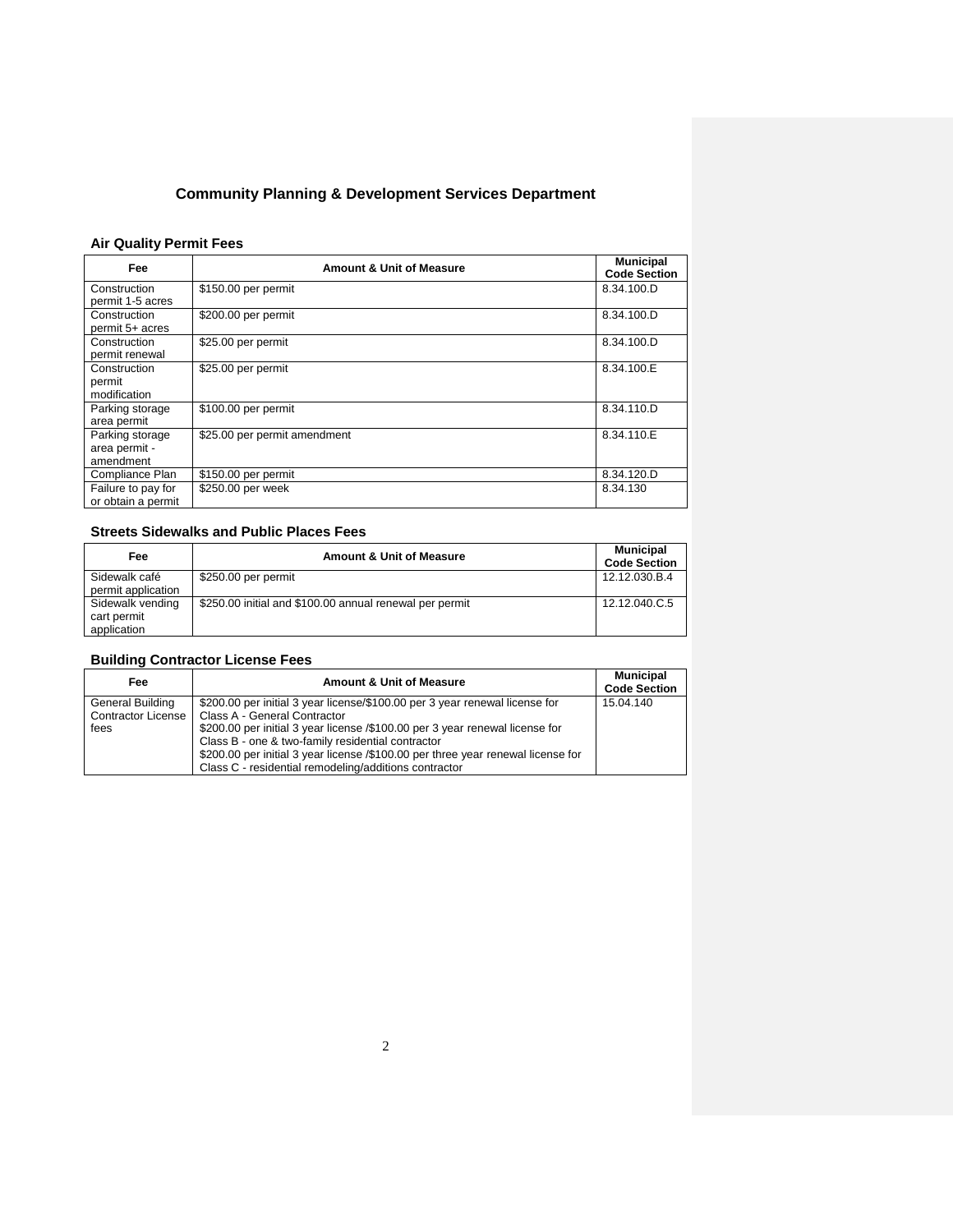| <b>Trade License</b> | No fee per initial 3 year license/ no fee per 3 year renewal license Class EA -   | 15.04.140 |
|----------------------|-----------------------------------------------------------------------------------|-----------|
| fees -               | Apprentice Electrician                                                            |           |
| initial/renewal      | \$200.00 per initial 3 year license /\$100.00 per 3 year renewal license for      |           |
|                      | Class EB - Class B Electrician *                                                  |           |
|                      | \$300 per initial 3 year license /\$200.00 per 3 year renewal license for Class   |           |
|                      | EC - Electrical Contractor *                                                      |           |
|                      | \$50.00 per initial 3 year license /\$50.00 per 3 year renewal license for Class  |           |
|                      | EJ - Journeyman Electrician *                                                     |           |
|                      | \$100.00 per initial 3 year license /\$50.00 per 3 year renewal license for Class |           |
|                      | EM - Master Electrician/inactive *                                                |           |
|                      | \$10.00 per initial 3 year license /\$10.00 per 3 year renewal license for Class  |           |
|                      | GA - Gas Fitting Apprentice                                                       |           |
|                      | \$200.00 per initial 3 year license /\$50.00 per 3 year renewal license for Class |           |
|                      | GC - Gas Fitting Contractor                                                       |           |
|                      | \$25.00 per initial 3 year license /\$25.00 per 3 year renewal license for Class  |           |
|                      | GF - Gas Fitter                                                                   |           |
|                      | \$25.00 per initial 3 year license /\$25.00 per 3 year renewal license for Class  |           |
|                      | MA - Mechanical Apprentice                                                        |           |
|                      | \$205.00 per initial 3 year license /\$80.00 per 3 year renewal license for Class |           |
|                      | MAS - Appliance Specialist                                                        |           |
|                      | \$205.00 per initial 3 year license /\$80.00 per 3 year renewal license for Class |           |
|                      | MC - Mechanical Contractor                                                        |           |
|                      | \$40.00 per initial 3 year license /\$40.00 per 3 year renewal license for Class  |           |
|                      | MI - Mechanical Installer                                                         |           |
|                      | \$25.00 per initial 1 year license /\$25.00 per annual renewal license for Class  |           |
|                      | $P - Plumber$                                                                     |           |
|                      | \$10.00 per initial1 year license /\$10.00 per annual renewal license for Class   |           |
|                      | PA - Plumbers Apprentice                                                          |           |
|                      | \$200.00 per initial 1 year license /\$50.00 per annual renewal license for       |           |
|                      | Class PC - Plumbing Contractor                                                    |           |
|                      | \$200.00 per initial 1 year license /\$50.00 per annual renewal license for       |           |
|                      | Class PW - Water Softening Contractor                                             |           |
|                      | \$200.00 per initial 3 year license /\$100.00 per 3 year renewal license for      |           |
|                      | Class R - Roofing Contractor                                                      |           |
|                      | \$200.00 per initial 3 year license /\$50.00 per 3 year renewal license for Class |           |
|                      | S - Sign Contractor/inactive                                                      |           |
|                      | * Fee doubled for performing work without a license.                              |           |
| Application fee      | \$150.00 per appeal application concerning a building code and/or building        | 15.04.130 |
| Building Board of    | code amendment requirement. No charge per appeal regarding an action              |           |
| Appeals              | taken by the Building Official concerning a contractor's license.                 |           |
| License exam fee     | None. Testing is through a third party vendor. A list of testing facilities can   | 15.04.140 |
|                      | be obtained from the Building Official.                                           |           |

## **Building Permit Fees and Licenses**

| Fee                                                                             | <b>Amount &amp; Unit of Measure</b>                | <b>Municipal</b><br><b>Code Section</b> |
|---------------------------------------------------------------------------------|----------------------------------------------------|-----------------------------------------|
| <b>IRC</b> building<br>permit and plan<br>check fees                            | Table 100-A Residential Permit Fees (listed below) | 15.04.330                               |
| <b>IEBC</b> building<br>permit and plan<br>check fees                           | Table 100-A Residential Permit Fees (listed below) | 15.04.330                               |
| <b>IBC</b> building<br>permit and plan<br>check fees                            | Table 100-C Commercial Permit Fees (listed below)  | 15.04.330                               |
| <b>IBC</b> prefabricated<br>structure building<br>permit and plan<br>check fees | Table 100-C Commercial Permit Fees (listed below)  | 15.12.360                               |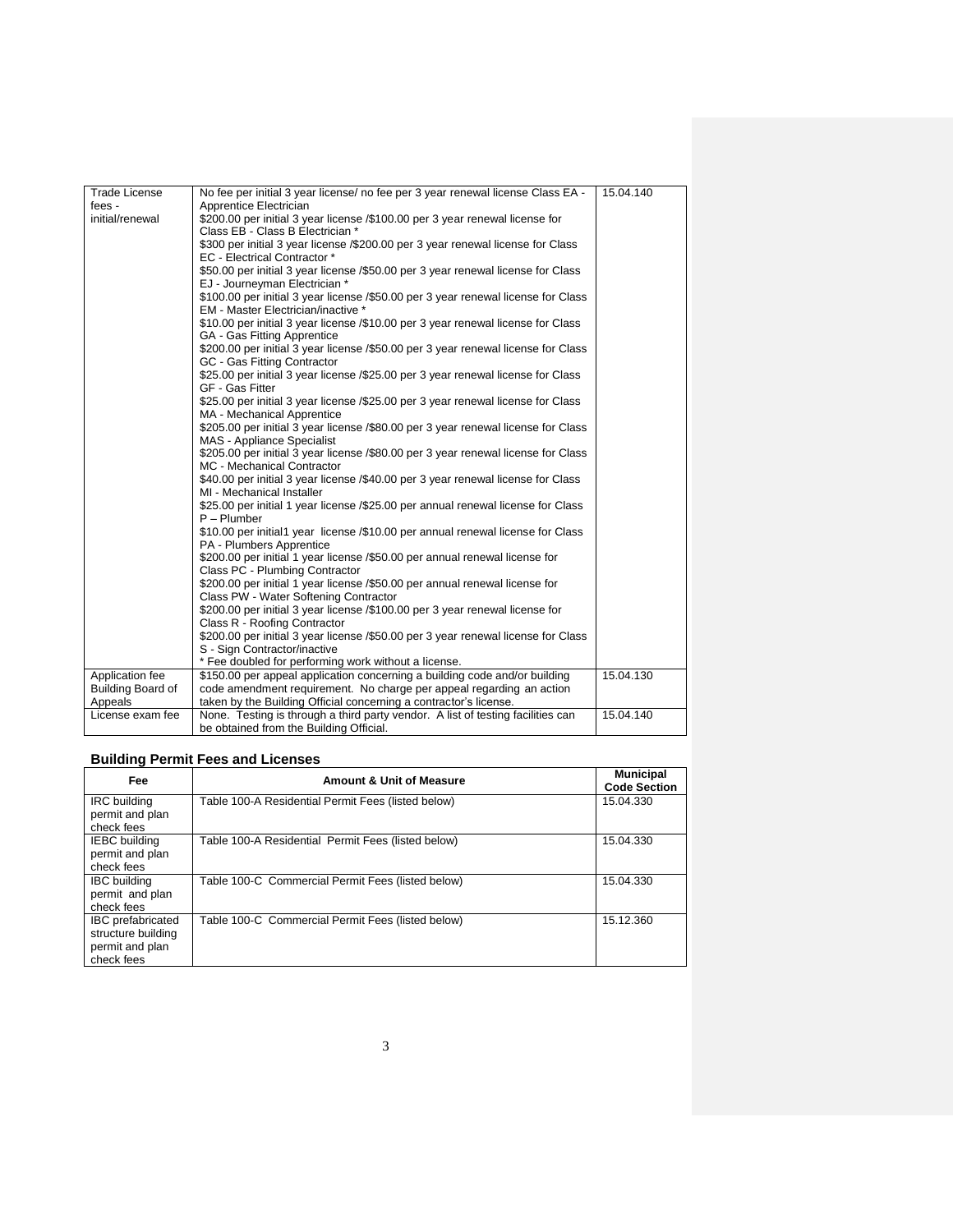| Gas Code permit<br>and plan check<br>fees             | Table 100-C Commercial Permit Fees (listed below).                                                                                                                                                                                           | 15.04.330                                    |
|-------------------------------------------------------|----------------------------------------------------------------------------------------------------------------------------------------------------------------------------------------------------------------------------------------------|----------------------------------------------|
| <b>Plumbing Code</b>                                  | Table 100-C Commercial Permit Fees (listed below)                                                                                                                                                                                            | 15.04.330                                    |
| Pressure reducing<br>valves                           | No charge                                                                                                                                                                                                                                    | 15.04.330                                    |
| Sign permit                                           | Table 100-C Commercial Permit Fees (listed below). Electrical and outline<br>lighting signs per adopted State Wiring Bulletin                                                                                                                | 15.04.330<br>17.50.080.I.2<br>17.50.080.K.2. |
| Temporary sign<br>permit                              | Table 100-C Commercial Permit Fees (listed below). Per permit up to twice a<br>year for no longer than 30 days.                                                                                                                              | 17.50.080.S.1.                               |
| IMC permit                                            | Table 100-A Residential Permit Fees and Table 100-C Commercial Permit<br>Fees as applicable (listed below)                                                                                                                                   | 15.04.330                                    |
| <b>IPMC</b> building<br>permit and plan<br>check fees | Table 100-A Residential Permit Fees and Table 100-C Commercial Permit<br>Fees as applicable (listed below)                                                                                                                                   | 15.04.330                                    |
| Moving of building<br>permit                          | \$100.00 per permit<br>Violation of Chapter 15.08, 15.44 or 12.24 with respect to moving of buildings<br>subject to a fine of not less than \$25.00 nor more than \$100.00, and/or 30<br>days in jail per violation                          | 15.08.010. A.<br>15.08.060. A.               |
| Manufactured<br>home parks<br>operating permit        | \$50.00 per manufactured home park up to 10 manufactured homes and an<br>additional \$2.00 for each manufactured home in excess of 10. Annual permit<br>required to be filed with the Finance Officer by July 30 <sup>th</sup> of each year. | 15.48.020                                    |
| Travel park permit                                    | \$25.00 plus \$1.00 for every 10 spaces or fraction thereof over the minimum<br>100 spaces per permit application                                                                                                                            | 15.52.030. B.                                |
| Travel park<br>operating permit                       | \$35.00 for the first 10 trailer spaces and an additional \$0.50 for each trailer<br>space in excess of 10. Annual permit and an additional \$0.50 will be charged<br>for any trailer space added during the permit year.                    | 15.52.060                                    |

## **TABLE 100-A RESIDENTIAL PERMIT FEES**

| <b>TOTAL VALUATION</b>        | <b>FEE</b>                                                 |
|-------------------------------|------------------------------------------------------------|
| \$1.00 to \$1,600.00          | \$37.00                                                    |
| \$1,601 to \$2,000.00         | \$37.00 for the first \$1,600.00 plus \$2.00 for each      |
|                               | additional \$1,000.00, or fraction thereof, to and         |
|                               | including \$2,000.00                                       |
| \$2,001 to \$25,000.00        | \$45.00 for the first \$2,000.00 plus \$9.00 for each      |
|                               | additional \$1,000.00, or fraction thereof, to and         |
|                               | including \$25,000.00                                      |
| \$25,001.00 to \$50,000       | \$252.00 for the first \$25,000.00 plus \$6.50 for each    |
|                               | additional \$1,000.00, or fraction thereof, to and         |
|                               | including \$50,000.00                                      |
| \$50,001.00 to \$100,000.000  | \$414.50 for the first \$50,000.00 plus \$4.50 for each    |
|                               | additional \$1,000.00, or fraction thereof, to and         |
|                               | including \$100,000.00                                     |
| \$100,001.00 to \$500,000.00  | \$639.50 for the first \$100,000.00 plus \$3.50 for each   |
|                               | additional \$1,000.00, or fraction thereof, to and         |
|                               | including \$500,000.00                                     |
| \$500,00.00 to \$1,000,000.00 | \$2,039.50 for the first \$500,000.00 plus \$3.00 for each |
|                               | additional \$1,000.00, or fraction thereof, to and         |
|                               | including \$1,000,000.00                                   |
| \$1,000,001.00 and up         | \$3,539.50 for the first \$1,000,000.00 plus \$2.00 for    |
|                               | each additional \$1,000.00, or fraction thereof            |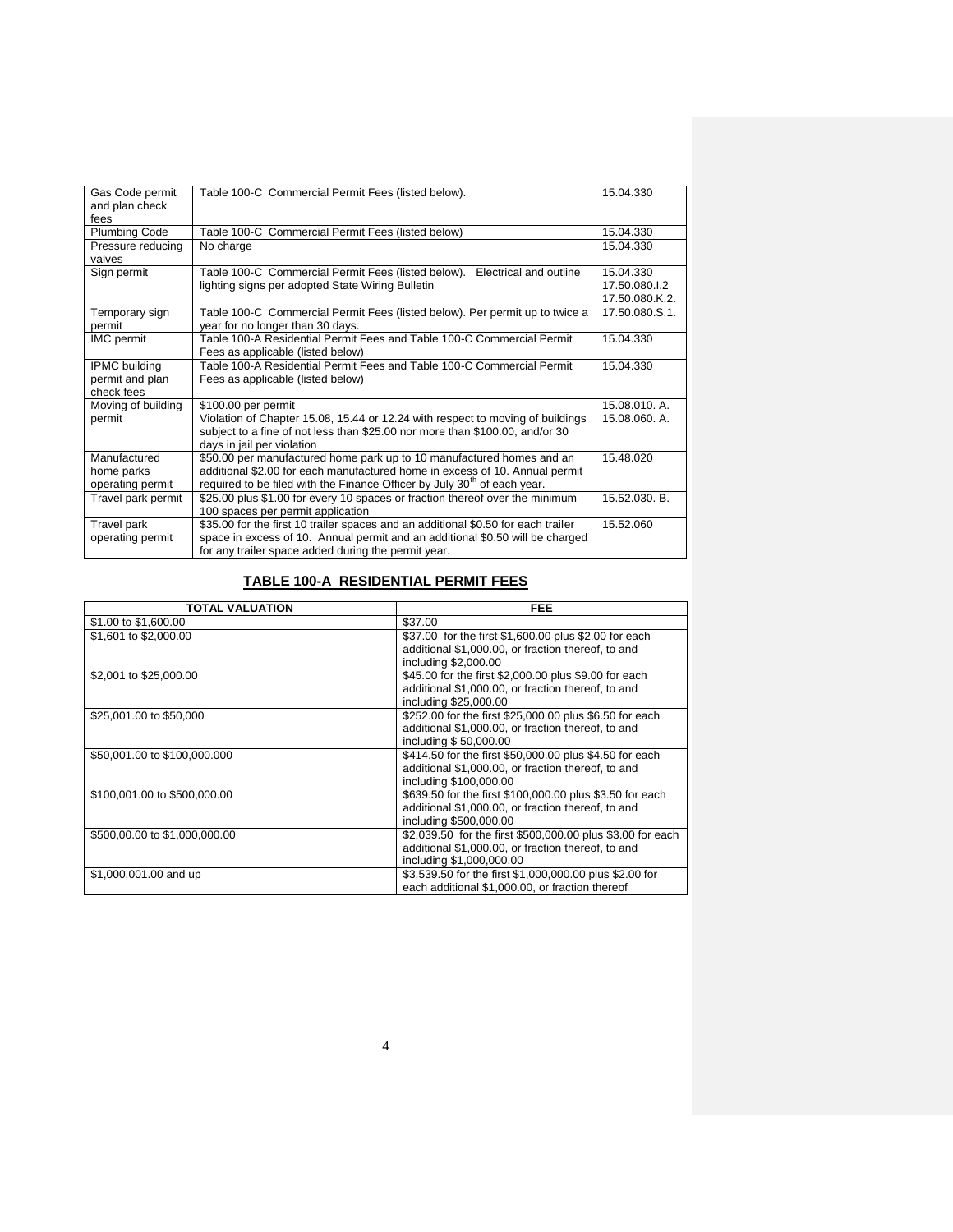| <b>Other Inspections and Fees:</b>                                                                                 |  |
|--------------------------------------------------------------------------------------------------------------------|--|
| 1. Inspections outside of normal business hours                                                                    |  |
| (minimum charge – two hours)                                                                                       |  |
|                                                                                                                    |  |
|                                                                                                                    |  |
| (minimum charge – one hour)                                                                                        |  |
| 4. Additional plan review required by changes, additions, or revisions to plans\$42.00 per hour <sup>1</sup>       |  |
| (minimum charge – one hour)                                                                                        |  |
|                                                                                                                    |  |
| 6. Plan review fees for 1 and 2 family dwellings and accessory structures shall be 10% of the building permit fee. |  |
| 7 Dlan review fees for all eccupancies except 1 and 2 family dwellings shall be 50% of the building permit fee     |  |

7. Plan review fees for all occupancies except 1 and 2 family dwellings shall be 50% of the building permit fee.<br><sup>1</sup> Or the total hourly cost to the jurisdiction, whichever is the greatest. This cost shall include supervis equipment, hourly wages, and fringe benefits of the employees involved.<br><sup>2</sup> Actual costs include administrative and overhead costs.

#### **TABLE 100-C COMMERCIAL PERMIT FEES**

| <b>TOTAL VALUATION</b>                                                                                             | <b>FEE</b>                                                 |
|--------------------------------------------------------------------------------------------------------------------|------------------------------------------------------------|
| \$1.00 to \$1,600.00                                                                                               | \$37.00                                                    |
| \$1,601 to \$2,000.00                                                                                              | \$69.25                                                    |
| \$2,001 to \$25,000.00                                                                                             | \$69.25 for the first \$2,000.00 plus \$14.00 for each     |
|                                                                                                                    | additional \$1,000.00, or fraction thereof, to and         |
|                                                                                                                    | including \$25,000.00                                      |
| \$25,001.00 to \$50,000                                                                                            | \$391.25 for the first \$25,000.00 plus \$10.10 for each   |
|                                                                                                                    | additional \$1,000.00, or fraction thereof, to and         |
|                                                                                                                    | including \$50,000                                         |
| \$50,001.00 to \$100,000.000                                                                                       | \$643.75 for the first \$50,000.00 plus \$7.00 for each    |
|                                                                                                                    | additional \$1,000.00, or fraction thereof, to and         |
|                                                                                                                    | including \$100,000.00                                     |
| \$100,001.00 to \$500,000.00                                                                                       | \$993.75 for the first \$100,000.00 plus \$5.60 for each   |
|                                                                                                                    | additional \$1,000.00, or fraction thereof, to and         |
|                                                                                                                    | including \$500,000.00                                     |
| \$500,00.00 to \$1,000,000.00                                                                                      | \$3,233.75 for the first \$500,000.00 plus \$4.75 for each |
|                                                                                                                    | additional \$1,000.00, or fraction thereof, to and         |
|                                                                                                                    | including \$1,000,000.00                                   |
| \$1,000,001.00 and up                                                                                              | \$5,608.75 for the first \$1,000,000.00 plus \$3.15 for    |
|                                                                                                                    | each additional \$1,000.00, or fraction thereof            |
| <b>Other Inspections and Fees:</b>                                                                                 |                                                            |
|                                                                                                                    |                                                            |
| (minimum charge - two hours)                                                                                       |                                                            |
|                                                                                                                    |                                                            |
| (minimum charge - one hour)                                                                                        |                                                            |
| 4. Additional plan review required by changes, additions, or revisions to plans\$47.00 per hour <sup>1</sup>       |                                                            |
| (minimum charge - one hour)                                                                                        |                                                            |
| 5. For use of outside consultants for plan checking and inspections, or bothActual costs <sup>2</sup>              |                                                            |
| 6. Plan review fees for 1 and 2 family dwellings and accessory structures shall be 10% of the building permit fee. |                                                            |
|                                                                                                                    |                                                            |

7. Plan review fees for all occupancies except 1 and 2 family dwellings shall be 50% of the building permit fee.<br><sup>1</sup> Or the total hourly cost to the jurisdiction, whichever is the greatest. This cost shall include supervis

equipment, hourly wages, and fringe benefits of the employees involved.<br><sup>2</sup> Actual costs include administrative and overhead costs.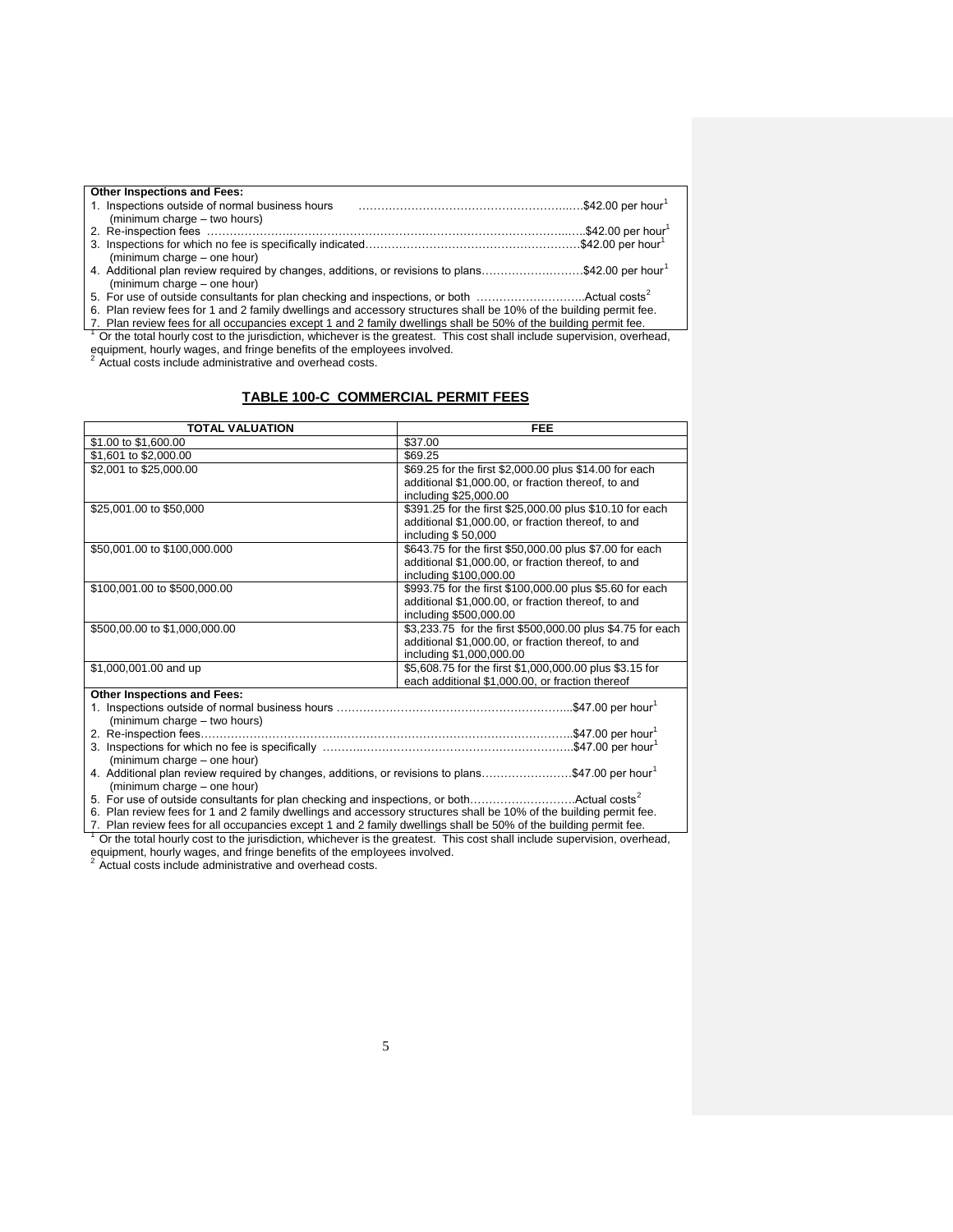### **Electrical Code Permit Fees**

| Fee                                                                                                                            | <b>Amount &amp; Unit of Measure</b>                                                                                                                                                                                                                                                                            | <b>Municipal</b><br><b>Code Section</b> |
|--------------------------------------------------------------------------------------------------------------------------------|----------------------------------------------------------------------------------------------------------------------------------------------------------------------------------------------------------------------------------------------------------------------------------------------------------------|-----------------------------------------|
| <b>Electrical Code</b><br>permit                                                                                               | Minimum \$50.00 per permit                                                                                                                                                                                                                                                                                     | 15.04.330                               |
| <b>Electrical permit</b><br>for new single and<br>two-family<br>residences                                                     | Each dwelling unit inspection fee shall be the greater of Table 1 or Table 2<br>below:<br>TABLE 1<br>flat rate -service size in amperes/inspection fee:<br>$0 - 200/135.00$<br>201 to 400/\$275.00<br>401 and larger\$300.00 plus circuitry                                                                    | 15.04.330                               |
|                                                                                                                                | TABLE 2<br>square footage:<br>5 cents per square foot finished area<br>2.5 cents per square foot unfinished area<br>2.5 cents per square foot garage                                                                                                                                                           |                                         |
| Electrical<br>inspection fee for<br>service change.<br>Fee for service<br>change only. All<br>new circuits will<br>use TABLE 5 | TABLE 3<br>service size in amperes / inspection fee<br>$0 - 200 / $75.00$<br>$201 - 400 - $100.00$<br>$401 - 800 - $125.00$<br>$801 - 1600 - $150.00$<br>1601 and over - \$175.00                                                                                                                              | 15.04.330                               |
| Electrical<br>inspection fees for<br>new service<br>installation. New<br>circuits added use<br>TABLE 5.                        | TABLE 4<br>service size in amperes / inspection fee<br>$0 - 200 / $35.00$<br>$201 - 400 - $50.00$<br>$401 - 800 - $75.00$<br>$801 - 1600 - $125.00$<br>1601 and over - \$250.00                                                                                                                                | 15.04.330                               |
| Electrical<br>inspection fees for<br>circuitry<br>installations or<br>alterations.                                             | TABLE 5<br>0-30A CCT - \$5.00 each<br>31-60A CCT - \$10.00 each<br>61-100A CCT - \$12.00 each<br>each additional one hundred amperes or fraction thereof - \$8.00.                                                                                                                                             | 15.04.330                               |
| Electrical<br>inspection fee for<br>electric signs                                                                             | TABLE 6<br>Greater of \$50.00 for each sign, feeder, or branch circuit, or the fee<br>calculated based on the Table 4 and Table 5 above with a maximum of<br>\$60.00. Fee is applicable to permanently installed electric signs, outline<br>lighting, field assembled skeletal neon systems and area lighting. | 15.04.330                               |
| Electrical fees for<br>electrical<br>installations<br>associated with<br>remodeling                                            | TABLE 7<br>First 40 openings or connections - \$1.00 each.<br>Each additional opening or connection - \$0.50 each.<br>First 40 lighting fixtures - \$1.00 each.<br>Each additional lighting fixture - \$0.50 each<br>Each motor or special equipment - \$6.00 each.                                            | 15.04.330                               |
| Electrical fees for<br>electrical<br>installations in<br>apartment<br>buildings                                                | TABLE 8<br>Three or more unit buildings - \$35.00 per unit. Services, feeders and branch<br>circuits serving other apartment building loads shall be per Table 4 and Table<br>5 above.                                                                                                                         | 15.04.330                               |
| Electrical fees for<br>mobile home<br>service equipment<br>and feeders.                                                        | TABLE 9<br>First Service - \$50.00<br>Each Additional Unit - \$25.00                                                                                                                                                                                                                                           | 15.04.330                               |
| Electrical fees for<br>recreational<br>vehicle park unit.                                                                      | TABLE 10<br>Inspection fee is \$20.00 per recreational vehicle park unit.<br>Service and Other Wiring shall be Table 4 and Table 5 above.                                                                                                                                                                      | 15.04.330                               |
| Electrical fees for<br>swimming pools.                                                                                         | TABLE 11<br>Residential pools \$125.00                                                                                                                                                                                                                                                                         | 15.04.330                               |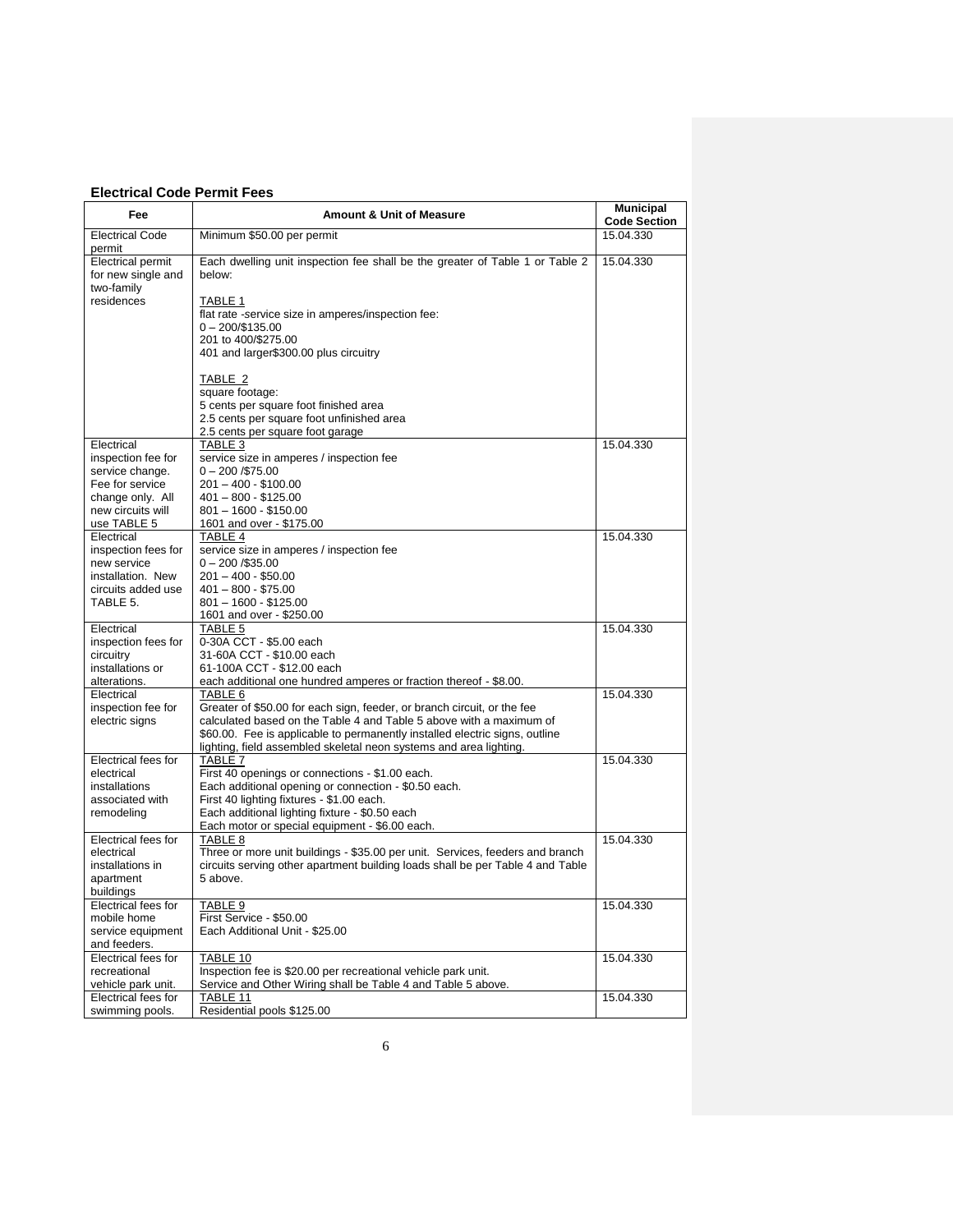|                         | All other pools use Table 4 and Table 5                                         |           |
|-------------------------|---------------------------------------------------------------------------------|-----------|
| Electrical              | TABLE 12                                                                        | 15.04.330 |
| administrative fees     | Correction made after 30 days from receipt of inspection report may be          |           |
|                         | assessed a fee of \$100.00 per violation.                                       |           |
|                         |                                                                                 |           |
|                         | If an inspector has to notify the master electrician/electrical contractor that |           |
|                         | their apprentice is not being properly supervised per the ordinance a fee of    |           |
|                         | \$100.00 may be assessed per violation. An Exception may be granted for         |           |
|                         | Western Dakota Technical Institute or an accredited higher education facility.  |           |
|                         |                                                                                 |           |
|                         | After hour inspections shall be a minimum two hour fee of \$100.00.             |           |
| <b>State Electrical</b> | TABLE 13                                                                        | 15.04.330 |
| Affidavit               | \$5.00 per permit                                                               |           |
| Electrical              | Fee doubled for work started without a permit. noncompliance with any           | 15.04.330 |
| Inspection              | provision of the code or through use of defective material or due to            |           |
| violation fee           | negligence on the part of workmen, a subsequent inspection becomes              |           |
|                         |                                                                                 |           |
|                         | necessary, an additional fee of \$50.00 shall be charged for each such          |           |
|                         | inspection                                                                      |           |
|                         |                                                                                 |           |
|                         | Failure to obtain a final inspection prior to the expiration of the permit is   |           |
|                         | subject to a fee of \$100.00. Re-inspection may be subject to a fee of \$50.00  |           |
|                         | per occurrence.                                                                 |           |

#### **Grading Permit Fees**

| <b>IBC</b> grading permit | Table 100-D Grading Permit Fees (attached to this resolution)      | 15.12.510  |
|---------------------------|--------------------------------------------------------------------|------------|
|                           |                                                                    | Appendix J |
| IBC grading plan          | Table 100-E Grading Plan Review Fees (attached to this resolution) | 15.12.510  |
| review                    |                                                                    | Appendix J |

### **TABLE 100-D GRADING PERMIT FEES<sup>1</sup>**

| <b>CUBIC YARDS</b>                 | <b>FEE</b>                                                                                                               |
|------------------------------------|--------------------------------------------------------------------------------------------------------------------------|
| 50 or less                         | \$23.50                                                                                                                  |
| 51 to 100                          | \$37.00                                                                                                                  |
| 101 to 1.000                       | \$37.00 for the first 100 cubic yards plus \$17.50 for<br>each additional 100 cubic yards or fraction thereof            |
| 1.001 to 10.000                    | \$194.50 for the first 1,000 cubic yards plus \$14.50 for<br>each additional 1,000 cubic vards or fraction thereof       |
| 10,001 to 100,000                  | \$325.00 for the first 10,000 cubic yards plus \$66.00 for<br>each additional 10,000 cubic yards or fraction thereof     |
| 100,001 cubic yards or more        | \$919.00 for the first 100,000 cubic yards plus \$36.50<br>for each additional 10,000 cubic yards or fraction<br>thereof |
| <b>Other Inspections and Fees:</b> |                                                                                                                          |
| (minimum charge - two hours)       | .\$50.50 per hour <sup>2</sup>                                                                                           |
| 2. Re-inspection fees.             | \$50.50 per hour <sup>2</sup><br>.\$50.50 per hour <sup>2</sup>                                                          |

(minimum charge – one hour) <sup>1</sup>The fee for a grading permit authorizing additional work to that under a valid permit shall be the difference between

the fee paid for the original permit and the fee shown for the entire project.<br><sup>2</sup> Or the total hourly cost to the jurisdiction, whichever is the greatest. This cost shall include supervision, overhead, equipment, hourly wages and fringe benefits of the employees involved.

For excavation and fill on the same site, the fee shall be based on the volume of excavation or fill, whichever is greater.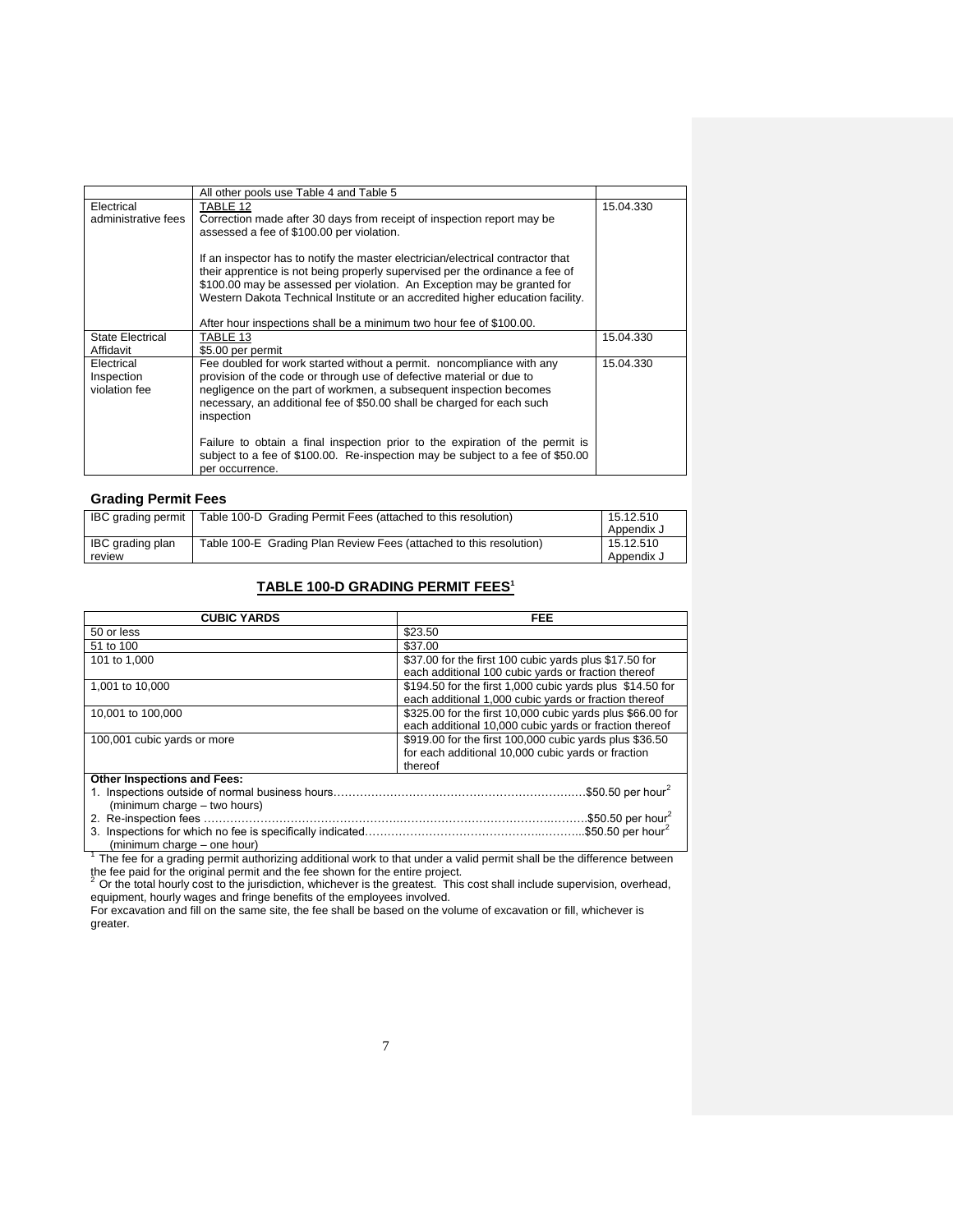### **TABLE 100-E GRADING PLAN REVIEW FEES**

| <b>CUBIC YARDS</b>                                                                                        | FEE                                                         |
|-----------------------------------------------------------------------------------------------------------|-------------------------------------------------------------|
| 50 or less                                                                                                | No fee                                                      |
| 51 to 100                                                                                                 | \$23.50                                                     |
| 101 to 1,000                                                                                              | \$37.00                                                     |
| 1,001 to 10,000                                                                                           | \$49.25                                                     |
| 10,001 to 100,000                                                                                         | \$49.25 for the first 10,000 cubic yards plus \$24.50 for   |
|                                                                                                           | each additional 10,000 cubic yards or fraction thereof      |
| 100,001 to 200,000                                                                                        | \$269.75 for the first 100,000 cubic yards plus \$13.25 for |
|                                                                                                           | each additional 10,000 cubic yards or fraction thereof      |
| 200,001 or more                                                                                           | \$402.25 for the first 200,000 cubic yards plus \$7.25 for  |
|                                                                                                           | each additional 10,000 cubic yards or fraction thereof      |
| <b>Other Fees:</b>                                                                                        |                                                             |
| 1. Additional plan review required by changes, additions, or revisions to approved plans\$50.50 per hour* |                                                             |

(minimum charge – two hours)

\*Or the total hourly cost to the jurisdiction, whichever is the greatest. This cost shall include supervision, overhead, equipment, hourly wages and fringe benefits of the employees involved.

### **Planning, Subdivisions, and Zoning Application Fees**

| Fee                                   | <b>Amount &amp; Unit of Measure</b>                                           | <b>Municipal</b><br><b>Code Section</b> |
|---------------------------------------|-------------------------------------------------------------------------------|-----------------------------------------|
| Annexation                            | \$250.00 per application                                                      |                                         |
| Involuntary                           | \$250.00 per application if property owner requests but cannot meet voluntary |                                         |
| Annexation                            | application requirements                                                      |                                         |
| Comprehensive                         | \$250.00 per application                                                      | 2.60.160.G.                             |
| Plan Amendment                        |                                                                               | 17.54.040. G                            |
| Layout plan                           | No fee per application                                                        | 16.24.010                               |
| Preliminary plan                      | \$250.00 per application                                                      | 16.24.010                               |
| Final plat                            | \$250.00 per application                                                      | 16.24.010                               |
| Minor plat                            | \$250.00 plus \$20.00 per lot per application                                 | 16.24.010                               |
| Development                           | \$250.00 plus \$20.00 per lot per application                                 | 16.24.010                               |
| <b>Engineering Plans</b>              |                                                                               |                                         |
| Consolidation and                     | \$250.00 plus \$20.00 per lot per application                                 | 16.24.010                               |
| lot-line adjustment                   |                                                                               |                                         |
| plats                                 |                                                                               |                                         |
| Vacation of                           | \$250.00 per application if applicant is responsible                          | 16.24.010                               |
| easements                             |                                                                               |                                         |
| Vacation of public                    | \$200.00 per application                                                      | 16.24.010                               |
| right-of-way and                      |                                                                               |                                         |
| section line                          |                                                                               |                                         |
| highway                               |                                                                               |                                         |
| Plat errors and                       | \$50.00 per application                                                       | 16.24.010                               |
| omissions                             |                                                                               |                                         |
| Planned                               | \$50.00 per application                                                       | 17.50.050.E                             |
| Development                           |                                                                               |                                         |
| Designation<br><b>Initial Planned</b> | \$250.00 per application                                                      | 17.50.050.F                             |
|                                       |                                                                               |                                         |
| Development<br><b>Final Planned</b>   | \$250.00 per application                                                      | 17.50.050.F                             |
| Development                           |                                                                               |                                         |
| Planned                               | \$250.00 per application                                                      | 17.50.050. G                            |
| Development Major                     |                                                                               |                                         |
| Amendment                             |                                                                               |                                         |
| Planned                               | No fee per application                                                        | 17.50.050.G                             |
| Development                           |                                                                               |                                         |
| Administrative                        |                                                                               |                                         |
| Amendment                             |                                                                               |                                         |
| <b>Planned Unit</b>                   | No fee per application                                                        | 17.50.060.D                             |
| Development                           |                                                                               |                                         |
| <b>Concept Plan</b>                   |                                                                               |                                         |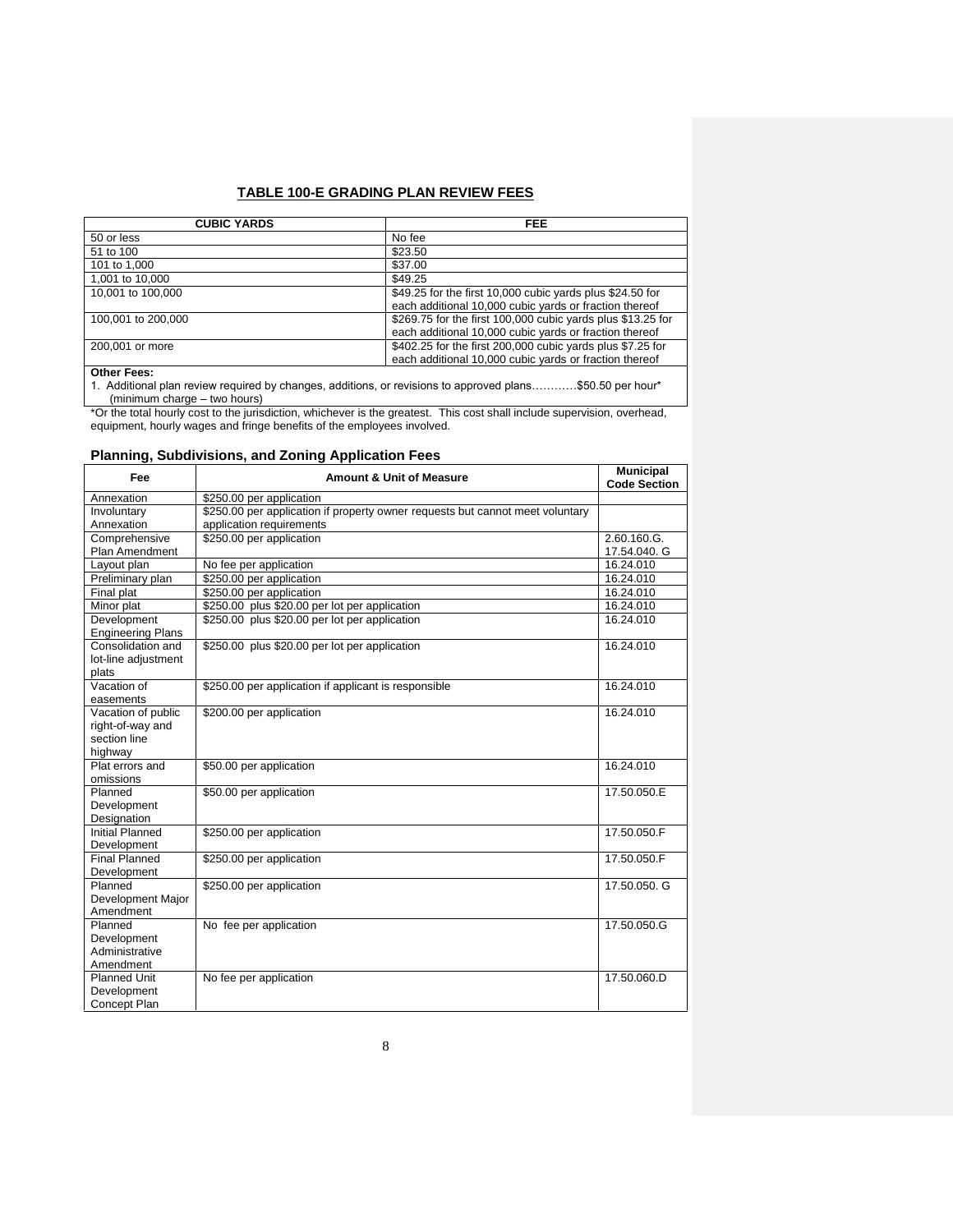| <b>Planned Unit</b> | \$250.00 per application                                                    | 17.50.060.E   |
|---------------------|-----------------------------------------------------------------------------|---------------|
| Development Zone    |                                                                             |               |
| Document            |                                                                             |               |
| <b>Planned Unit</b> | \$250.00 per application                                                    | 17.50.060.F   |
| Development Major   |                                                                             |               |
| Amendment           |                                                                             |               |
| <b>Planned Unit</b> | No fee per application                                                      | 17.50.060.F   |
| Development         |                                                                             |               |
| Administrative      |                                                                             |               |
| amendment           |                                                                             |               |
| Administrative      | No fee per application                                                      | 17.50.070. D. |
| Exception           |                                                                             |               |
| Tax Increment       | \$2,500.00 per application                                                  | 3.26.030      |
| <b>District</b>     |                                                                             |               |
| Temporary use       | \$75.00 per permit whenever there is a gathering of more than 15 people for | 17.50.230.F.3 |
| permit for trailer  | longer than 36 hours.                                                       |               |
| parks and           |                                                                             |               |
| campgrounds         |                                                                             |               |
| Temporary use       | \$50.00 per event permit                                                    | 17.50.230.H.4 |
| permit for a retail |                                                                             |               |
| business or         |                                                                             |               |
| structure           |                                                                             |               |
| Temporary use       | \$150.00 per permit                                                         | 17.50.230.I.4 |
| permit for seasonal |                                                                             |               |
| retail business or  |                                                                             |               |
| structure           |                                                                             |               |
| Permit for a        | \$250.00 per permit                                                         | 17.50.230.J.3 |
| continuous retail   |                                                                             |               |
| business or         |                                                                             |               |
| structure           |                                                                             |               |
| Variance            | \$250.00 per application                                                    | 17.54.020.A   |
| application         |                                                                             |               |
| Conditional use     | \$250.00 per initial application. \$250.00 per application for a major      | 17.54.030.B   |
| permit application  | amendment                                                                   |               |
| Zoning and          | \$250.00 per application                                                    | 17.54.040.G   |
| Rezoning            |                                                                             |               |
| Zoning Ordinance    | \$250.00 per application                                                    | 17.54.040.G   |
| Amendment           |                                                                             |               |
| Zoning ordinance    | \$100.00 per violation plus the cost of the action                          | 17.54.070     |
| violation           |                                                                             |               |

## **Community Planning & Development Services Department Duplication Fees**

| Fee                                    | <b>Amount &amp; Unit of Measure</b>                                                                                                                                                                                                                                                                                                                                                                                                                                                                                 | <b>Municipal</b><br><b>Code Section</b> |
|----------------------------------------|---------------------------------------------------------------------------------------------------------------------------------------------------------------------------------------------------------------------------------------------------------------------------------------------------------------------------------------------------------------------------------------------------------------------------------------------------------------------------------------------------------------------|-----------------------------------------|
| Duplication and file<br>scanning fees: | Duplication and file scanning fees for sizes A, legal, and B are free for the<br>first 10 sheets. Duplication requests for 11 or more sheets in sizes A legal,<br>and B and all other sizes will be charged according to the following rates:                                                                                                                                                                                                                                                                       |                                         |
|                                        | \$0.25 per sheet (black & white) \$0.50 per sheet (color) at 8.5" by 11" (A)<br>\$0.50 per sheet (black & white) \$0.75 per sheet (color) at 11" by 17" (B)<br>\$0.75 per sheet (black & white) \$1.00 per sheet (color) at 18" by 24" (C)<br>\$10.00 per sheet (black & white) \$15.00 per sheet (color) at 24" by 36" (D)<br>\$15.00 per sheet (black & white) \$20.00 per sheet (color) at 36" by 48" (E)<br>\$2.00 per disc for CD-ROM or DVD                                                                   |                                         |
|                                        | For file duplication the City Staff reserves the right to use a third party<br>vendor for duplication and scanning of files. Any request that is to be<br>processed by City Staff through a third party vendor will be charged the<br>greater of the invoiced or receipted amount plus \$30.00 administrative cost<br>per file. Any party requesting this service shall be required to pay the<br>invoiced amount and administrative cost prior to the commencement of the<br>duplication or scanning of the files. |                                         |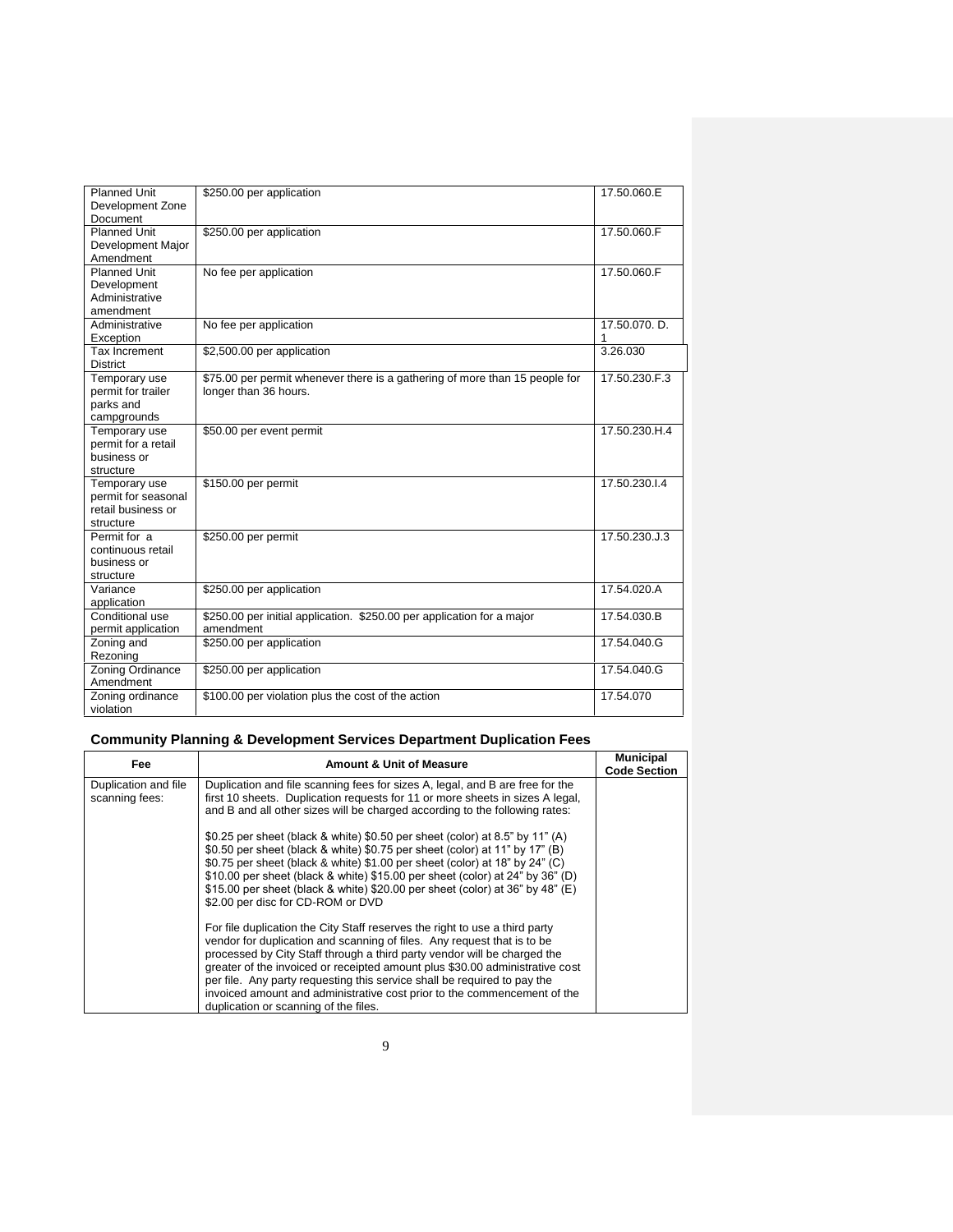### **Community Resources Department**

#### **Code Enforcement Division Fees**

| Fee                          | <b>Amount &amp; Unit of Measure</b>                                                         | Municipal<br><b>Code Section</b> |
|------------------------------|---------------------------------------------------------------------------------------------|----------------------------------|
| Off-premises sign<br>license | \$75.00 per annual sign license for each off premise sign                                   | 17.50.080                        |
| Property abatement           | \$42.00 per property abatement for administration plus actual cost of<br>property abatement |                                  |

#### **GIS Division Fees**

| Fee              | <b>Amount &amp; Unit of Measure</b>                                            | <b>Municipal</b><br><b>Code Section</b> |
|------------------|--------------------------------------------------------------------------------|-----------------------------------------|
| Rapid City area  | \$75.00 per tile for latest available photography                              |                                         |
| orthophotography | \$25.00 per tile for older photography                                         |                                         |
|                  | Note: photography created using federal funds can only be sold at the cost     |                                         |
|                  | of processing the data for delivery to the customer.                           |                                         |
| County area      | \$20.00 per tile for latest available photography.                             |                                         |
| orthophotography |                                                                                |                                         |
| County area      | \$20.00 per tile                                                               |                                         |
| rectified        |                                                                                |                                         |
| photography      |                                                                                |                                         |
| Rapid City area  | \$25.00 per tile. Note: Photography and related products created using         |                                         |
| topography and   | federal funds can only be sold at the cost of processing the data for delivery |                                         |
| related products | to the customer.                                                               |                                         |
| Customized map   | \$75.00 per hour, minimum $\frac{1}{2}$ hour charge plus materials (if any)    |                                         |
| products or data |                                                                                |                                         |
| requests         |                                                                                |                                         |
| Standard map     | \$0.50 per map or sheet at 8.5 inches by 11 inches (A)                         |                                         |
| products and     | \$1.00 per map or sheet at 11 inches by 17 inches (B)                          |                                         |
| materials fees   | \$15.00 per map or sheet at 18 inches by 24 inches (C)                         |                                         |
|                  | \$20.00 per map or sheet at 24 inches by 36 inches (D)                         |                                         |
|                  | \$25.00 per map or sheet at 36 inches by 48 inches (E)                         |                                         |
|                  | \$2.00 per disc for CD-ROM or DVD                                              |                                         |

Note: GIS Division Fees must be approved by both the Rapid City Council and Pennington County Commission.

## **Finance Department**

## **Finance Department Fees**

| Fee               | <b>Amount &amp; Unit of Measure</b>                                                                   | <b>Municipal</b><br><b>Code Section</b> |
|-------------------|-------------------------------------------------------------------------------------------------------|-----------------------------------------|
| Adult oriented    | \$400.00 per initial and renewal application and investigation                                        | 5.70.050                                |
| businesses        | \$200.00 per initial and renewal of business license                                                  |                                         |
|                   | \$50.00 per initial and renewal of escort license                                                     |                                         |
| Business licenses | \$50.00 per 24 month license for pawnbrokers, secondhand dealers, and<br>gem & precious metal dealers | 5.36.040                                |
|                   | \$200 initial and \$25.00 annual renewal per vehicle for house moving<br>business                     | 5.44.040                                |
|                   | \$50.00 initial and \$50.00 biennial renewal per vehicle for mobile ice cream<br>vendor               | 5.50.060                                |
|                   | \$1,500.00 initial and annual renewal for transportation network company<br>license                   | 5.60.040                                |
|                   | \$250.00 initial and \$200.00 biennial annual renewal per vehicle for taxicabs                        | 5.60.040                                |
|                   | license                                                                                               | 5.60.040                                |
|                   | \$75.00 initial and \$50.00 renewal every 24 months per driver for taxicab                            |                                         |
|                   | drivers license                                                                                       | 5.64.010                                |
|                   | \$50.00 annual per machine for video lottery machine license                                          | 5.56.050                                |
|                   | \$100.00 annual per location for sidewalk vendor license                                              | 5.52                                    |
|                   | \$250.00 initial and \$200.00 biennial annual renewal for each merchant                               |                                         |
|                   | security business license                                                                             | 5.52                                    |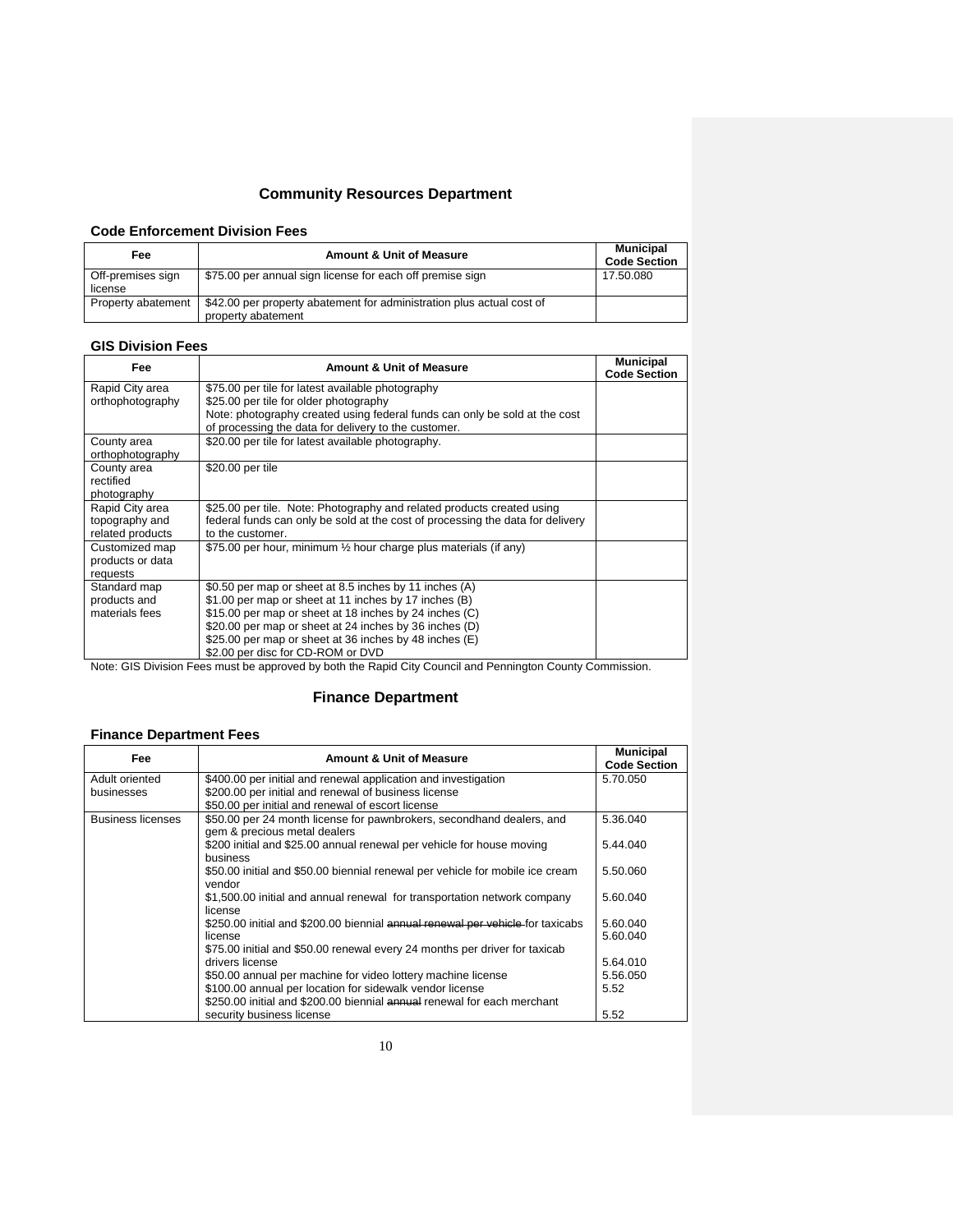|                         | \$75.00 initial and \$50.00 biennial annual renewal per individual for merchant                                  |               |
|-------------------------|------------------------------------------------------------------------------------------------------------------|---------------|
| <b>Central Station</b>  | security and private security license<br>\$50.00 initial and \$50 annual renewal                                 |               |
| Service                 |                                                                                                                  | 5.24.030      |
| Liquor licenses         | \$100,000.00 per initial and \$1,500.00 per renewal for on-sale dealer                                           | 5.12.030. A   |
|                         | Market price as set by City Council per initial and \$1,500.00 per renewal for                                   | 5.12.030. A & |
|                         | on-sale dealer (full service restaurant)                                                                         | 5.12.040      |
|                         | \$100,000.00 per initial and \$1,500.00 per renewal for convention facility on-<br>sale dealer                   | 5.12.030. A   |
|                         | \$100,000.00 per initial and \$1,500.00 per renewal for municipal auditorium<br>On-Sale Dealer                   | 5.12.030. A   |
|                         | \$500.00 or greater amount as determined by sealed bid process for initial                                       | 5.12.030. A & |
|                         | and \$500.00 per renewal for off-sale dealer                                                                     | 5.12.030. C   |
|                         | \$300.00 per initial and \$300.00 per renewal for malt beverage retailer and                                     | 5.12.030. A   |
|                         | wine produced by a farm winery retailer package dealers and on-sale<br>dealers                                   | 5.12.030. A   |
|                         | \$500.00 per initial and \$500.00 per renewal for wine and cider retailer<br>package dealers and on-sale dealers |               |
|                         | \$150 per initial and \$150 per renewal for off-sale delivery                                                    |               |
|                         | \$50.00 per license for a special event malt beverage retailer                                                   | 5.12.030.A    |
|                         | \$50.00 per license for a special event on-sale wine retailer                                                    | 5.12.035. B   |
|                         | \$150.00 per license for a special event on-sale dealer                                                          | 5.12.035. B   |
|                         | \$50.00 per license for a special event off-sale package wine dealer                                             | 5.12.035. B   |
|                         | \$50.00 per license for a special event off-sale package malt beverage                                           | 5.12.035. B   |
|                         | dealer                                                                                                           | 5.12.035. B   |
|                         | \$150 per license for a special event off-sale package dealer                                                    |               |
|                         |                                                                                                                  | 5.12.035. B   |
| Parking facility        | 2019 Rates                                                                                                       |               |
| rates (includes         | \$30.00 per month per parking space in lot 4 (Stock growers surface lot)                                         |               |
| sales tax)              | \$40.00 per month per parking space in lot 5 (St. Joseph from $5th$ to $6th$ lot)                                |               |
|                         | \$50.00 per month per parking space in lot 6-C parking ramp covered                                              |               |
|                         | \$40.00 per month per parking space in lot 6-U parking ramp uncovered                                            |               |
|                         | \$40.00 per month per parking space in lot 7 ( $7th$ and Main surface lot)                                       |               |
|                         | \$40.00 month per parking space in lot 8 (Mt. Rushmore and Main surface                                          |               |
|                         | lot)                                                                                                             |               |
|                         | \$5.00 per each parking permit replacement                                                                       |               |
|                         | In future years, all rates will be increased by CPI-U Midwest Region,                                            |               |
|                         | rounded up to the nearest dollar unless otherwise approved                                                       |               |
| <b>Refuse Collector</b> | \$25.00 per vehicle initial; \$25.00 annual renewal per vehicle                                                  | 8.08.110      |
| Administrative          | \$25.00 per check with non- sufficient funds                                                                     | 9.04.010      |
| charges                 | Stop payment fee shall be assessed in the amount charged by the financial                                        |               |
|                         | institution                                                                                                      |               |
|                         | \$0.25 per page for paper copies                                                                                 |               |
|                         | \$25.00 per digital copy of City Council meeting                                                                 |               |

## **Fire Department**

#### **Ambulance Fees**

| Fee             | <b>Amount &amp; Unit of Measure</b>                    | <b>Municipal</b><br><b>Code Section</b> |
|-----------------|--------------------------------------------------------|-----------------------------------------|
| Ambulance rates | \$2,463.96 per event for specialty care transport      |                                         |
|                 | \$1,708.89 per event for base rate transport           |                                         |
|                 | \$1,024.32 per event for ALS1 Emergency rate transport |                                         |
|                 | \$926.90 per event for ALS base rate transport         |                                         |
|                 | \$655.00 per event for BLS emergency (BLS crew)        |                                         |
|                 | \$462.22 per event for BLS base rate (BLS crew)        |                                         |
|                 | \$0 per event for BLS emergency (ALS crew)             |                                         |
|                 | \$0 per event for BLS base rate (ALS crew)             |                                         |
|                 | \$14.30 per mile for transport                         |                                         |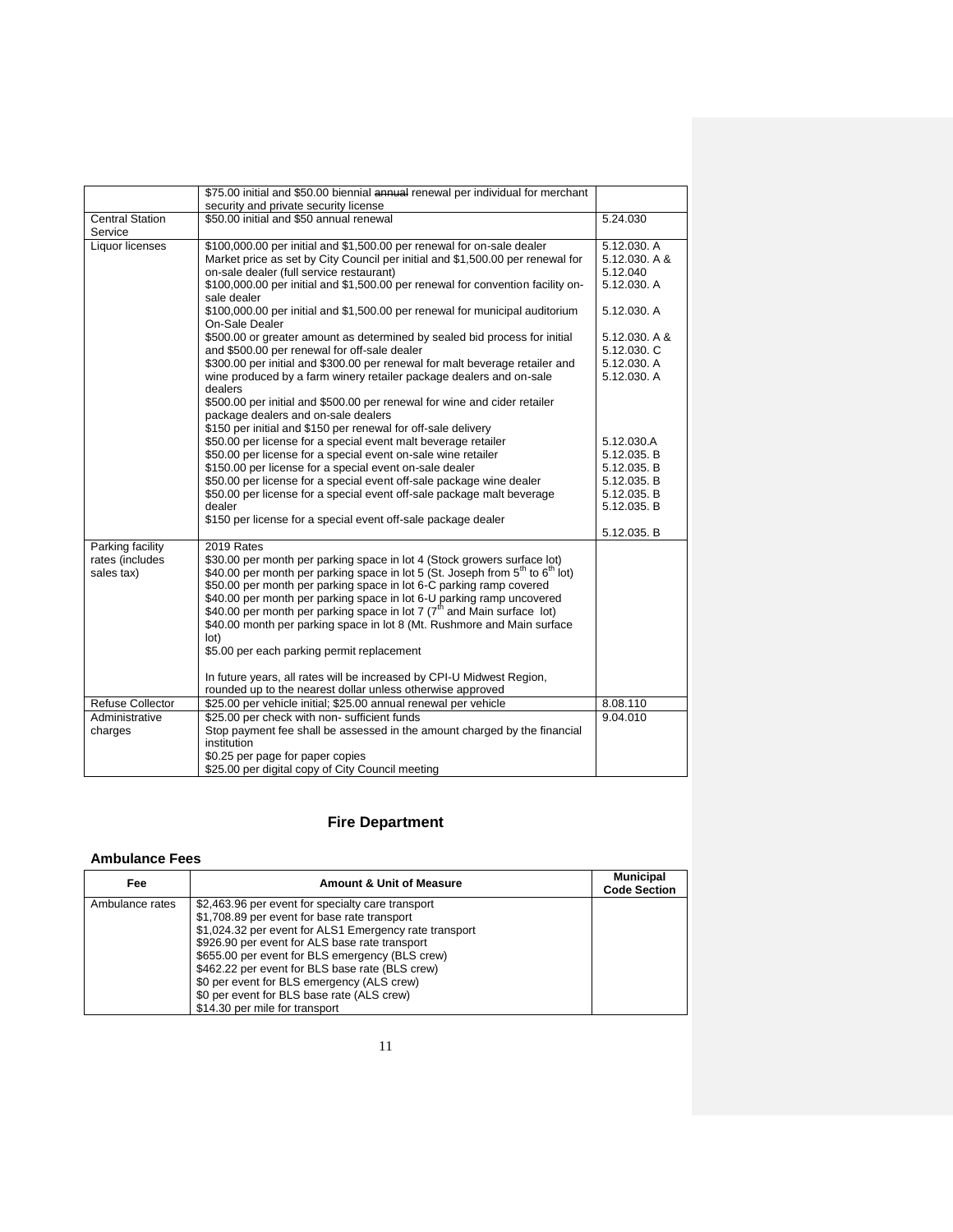| \$40.00 per hour for Event Medic                       |  |
|--------------------------------------------------------|--|
| \$75.00 per hour for Team only transports              |  |
| \$109.08 per hour for school and non-profit transports |  |
| \$125.27 per hour for standby rate                     |  |
| \$200.00 per event for stretcher fee/hospice           |  |
| \$205.18 per event for treat and release               |  |

### **Fire Department Permit and Inspection Fees**

| Fee               | <b>Amount &amp; Unit of Measure</b>                                               | <b>Municipal Code</b><br><b>Section</b> |
|-------------------|-----------------------------------------------------------------------------------|-----------------------------------------|
| Open burn permit  | No fee per permit                                                                 | 8.34.170                                |
| Fire protection   | 150% of the basic fee building permit fee for new systems and retrofitted         |                                         |
| systems permit    | systems                                                                           |                                         |
| and inspection    | \$128.00 per standpipe installation                                               |                                         |
|                   | \$95.55 per permit for plan review of fire pumps                                  |                                         |
|                   | \$382.00 per permit for inspection and testing of fire pumps                      |                                         |
|                   | \$107.00 per permit for kitchen hood extinguishing system installation            |                                         |
|                   | \$53.55 per permit for kitchen hood extinguishing system modification             |                                         |
|                   | \$0.36 per square foot of covered area per permit for special fire                |                                         |
|                   | extinguishing systems                                                             |                                         |
|                   | \$128.00 plus \$2.00 for each initiation and signaling device per permit for fire |                                         |
|                   | alarm systems                                                                     |                                         |
|                   | \$64.00 per permit for plan review and acceptance test of control unit            |                                         |
|                   | \$64.00 per hour for additional inspection or testing of control unit with a      |                                         |
|                   | minimum charge of one hour                                                        |                                         |
|                   | \$64.00 per installation plus \$2.00 for each initiation and signaling device for |                                         |
|                   | existing fire alarm system modification permits.                                  |                                         |
| Flammable liquid  | \$107.00 per permit for the installation of a flammable liquid storage tank       |                                         |
| storage tanks     | \$64.00 per permit for the removal of a flammable liquid storage tank             |                                         |
| permit and        | \$107.00 per permit for the modification of a flammable liquid storage tank       |                                         |
| inspections       | \$53.55 per permit for the modification of flammable liquid storage tank piping   |                                         |
| General site plan | \$64.00 per hour for site plan review and inspections                             |                                         |
| review and        | \$64.00 per hour for additional plan review with a minimum charge of one          |                                         |
| inspections       | hour                                                                              |                                         |

### **Hazardous Materials Emergency Assistance – Pennington County Fees**

| Fee            | <b>Amount &amp; Unit of Measure</b>                                        | <b>Municipal</b><br><b>Code Section</b> |
|----------------|----------------------------------------------------------------------------|-----------------------------------------|
| Engine rates   | \$100.00 per hour and \$1.75 per mile for Class 1: Engines                 |                                         |
|                | \$175.00 per hour and \$1.75 per mile for Haz-Mat vehicle                  |                                         |
|                | \$125.00 per hour and \$1.75 per mile for Class 2: Ladder Truck            |                                         |
|                | \$230.00 per hour and \$2.30 per mile for Class 4: Aircraft Fire Rescue    |                                         |
|                | \$230.00 per hour and \$2.30 per mile for trucks                           |                                         |
|                | \$50.00 per hour and \$0.75 per mile for Class 5: Water Tenders            |                                         |
|                | \$40.00 per hour and \$0.75 per mile for Class 6: Brush Trucks             |                                         |
|                | \$125.00 per hour and \$0.50 per mile for Class 7: Special Service vehicle |                                         |
|                | \$15.00 per hour and \$0.30 per mile for Class 8: Service vehicle          |                                         |
| Hazardous      | \$35.00 per hour for labor                                                 |                                         |
| materials Team | \$175.00 per hour and \$0.50 per mile for vehicle                          |                                         |
| rates          |                                                                            |                                         |
| Dive Rescue    | \$35.00 per hour for labor                                                 |                                         |
| Team           | \$25.00 per hour and \$0.50 per mile for vehicle                           |                                         |

## **South Dakota Wildland Fire Suppression Fees**

| Fee          | <b>Amount &amp; Unit of Measure</b>                                                                                                                                                                                                                                                     | Municipal<br><b>Code Section</b> |
|--------------|-----------------------------------------------------------------------------------------------------------------------------------------------------------------------------------------------------------------------------------------------------------------------------------------|----------------------------------|
| Engine rates | \$115.00 per hour and \$0.51 per mile for Type 1 (structural)<br>\$110.00 per hour and \$0.51 per mile for Type 2 (structural)<br>\$70.00 per hour and \$0.51 per mile for Type 3<br>\$70.00 per hour and \$0.51 per mile for Type 4<br>\$65.00 per hour and \$0.51 per mile for Type 5 | Contract<br>#SDFD2011RCFX        |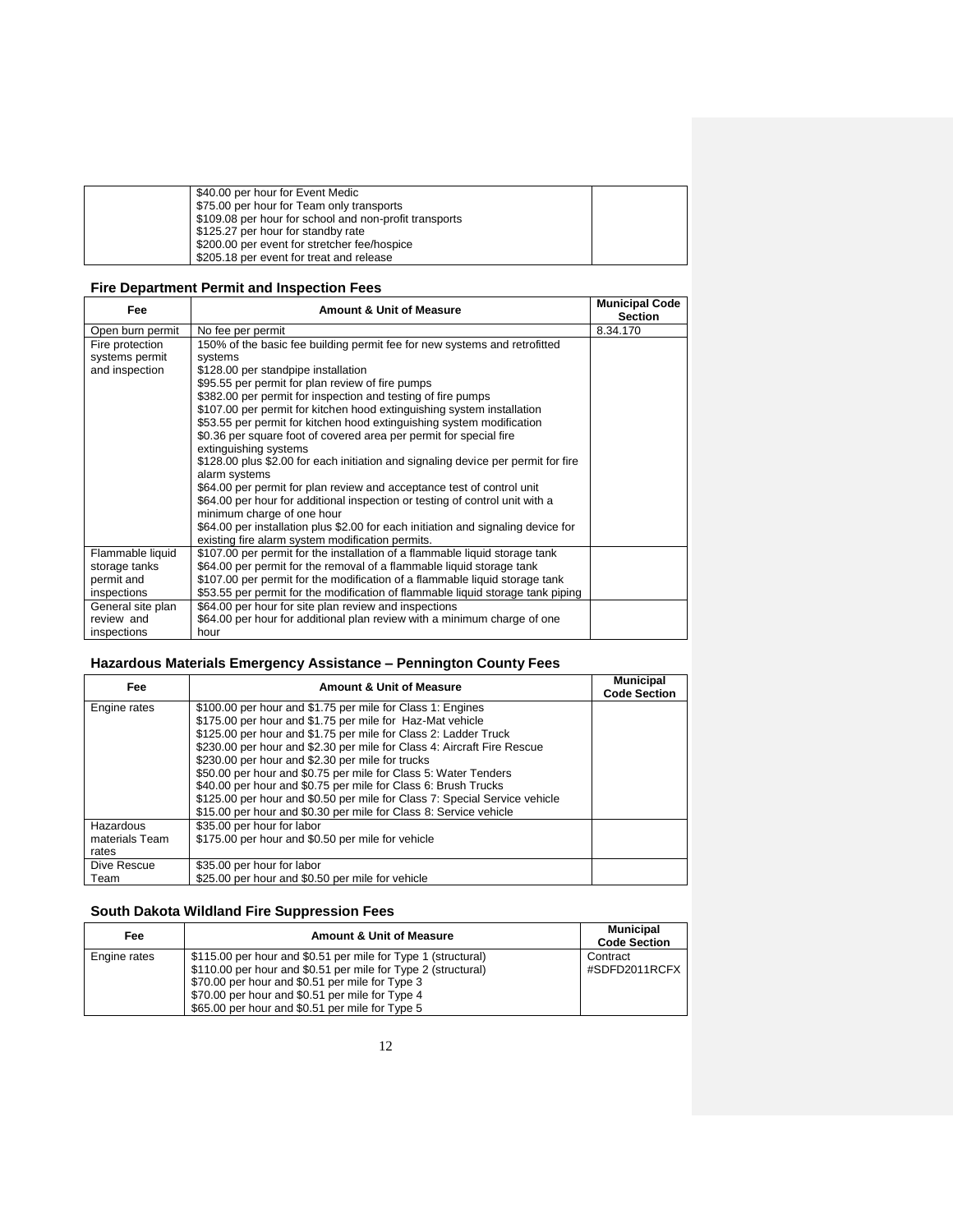|                  | \$65.00 per hour and \$0.51 per mile for Type 6                         |  |
|------------------|-------------------------------------------------------------------------|--|
|                  | \$30.00 per hour and \$0.51 per mile for Type 7                         |  |
|                  | \$15.00 per hour and \$0.51 per mile for Type 8                         |  |
| Tactical tenders | \$70.00 per hour and \$0.51 per mile for Type 1                         |  |
|                  | \$65.00 per hour and \$0.51 per mile for Type 2                         |  |
|                  | \$20.00 per hour and \$0.51 per mile for Type 3                         |  |
|                  | \$8.00 per hour and \$0.51 per mile for Type 4                          |  |
| Support tenders  | \$107.00 per hour and \$0.51 per mile for Type 1                        |  |
|                  | \$92.00 per hour and \$0.51 per mile for Type 2                         |  |
|                  | \$72.00 per hour and \$0.51 per mile for Type 3                         |  |
| ATV and UTV      | \$30.00 per shift or ATV                                                |  |
| rates            | \$40.00 per shift for UTV                                               |  |
| Power saw rate   | \$5.00 per hour and \$30.00 per shift                                   |  |
| Portable pump    | \$30.00 per 24 hours for 0 to 200 gallon per minute pump                |  |
| rates            | \$40.00 per 24 hours for 200+ gallon per minute pump                    |  |
| Portable tanks   | \$20.00 per 24hours for tank under 1,500 gallons                        |  |
|                  | \$25.00 per 24 hours for tank 1,500+ gallons                            |  |
| Other vehicle    | \$65.00 per 24hours plus \$0.51 per mile for STEN, DIVS, or any vehicle |  |
| rates            | assigned to the line of duty                                            |  |
|                  | \$0.51 per mile for crew/chase vehicle                                  |  |

## **Parks and Recreation Department**

### **Aquatics Division Fees**

| Fee             | <b>Amount &amp; Unit of Measure</b>                                         | <b>Municipal</b><br><b>Code Section</b> |
|-----------------|-----------------------------------------------------------------------------|-----------------------------------------|
| Annual pass     | \$357.00 per pass for adult (age 26 to 61)                                  |                                         |
| (not including  | \$535.00 per yearly pass for couples*                                       |                                         |
| sales tax)      | \$250.00 per yearly pass for senior (age 62 and above)                      |                                         |
|                 | \$378.00 per yearly pass for senior couples (age 62 and above)*             |                                         |
|                 | \$272.00 per yearly pass for youth (age 2 to 17)                            |                                         |
|                 | \$296.00 per yearly pass for young adult (age 18 to 25)                     |                                         |
|                 | \$642.00 per yearly pass for family (up to 4 people)                        |                                         |
|                 | \$65.00 per additional family member (over 4 people)                        |                                         |
|                 | * Couple defined as married or both customers producing documents with      |                                         |
|                 | the same mailing address                                                    |                                         |
| Quarterly pass  | \$96.00 per quarterly pass for adult (age 26 to 61)                         |                                         |
| (not including  | \$147.00 per quarterly pass for couples                                     |                                         |
| sales tax)      | \$65.00 per quarterly pass for senior (age 62 and above)                    |                                         |
|                 | \$105.00 per quarterly pass for senior couples (age 62 and above)*          |                                         |
|                 | \$77.00 per quarterly pass for youth (age 2 to 17)                          |                                         |
|                 | \$82.00 per quarterly pass for young adult (age 18 to 25)                   |                                         |
|                 | \$210.00 per quarterly pass for family (up to 4 people)                     |                                         |
|                 | \$35.00 per additional family member (over four people)                     |                                         |
|                 | * Couple defined as married or both customers producing documents with      |                                         |
|                 | the same mailing address                                                    |                                         |
| Daily rate      | \$6.00 per individual per day                                               |                                         |
| (includes sales | \$5.00 per senior (age 62 and above) per day                                |                                         |
| tax)            | \$11.00 per family on designated family nights                              |                                         |
|                 | \$5.00 per individual for groups of 30 or more                              |                                         |
|                 | \$80.00 per twenty day punch pass                                           |                                         |
|                 | \$61.00 per twenty day punch pass for senior (age 62 and above)             |                                         |
|                 | \$201.00 per twenty day punch pass for family (up to 4 twenty punch passes) |                                         |
|                 | \$36.00 per additional 20 day punch pass for families (over four people)    |                                         |
| Racquetball     | \$6.00 per hour                                                             |                                         |
| court rate      | \$38.00 per 10 day punch pass                                               |                                         |
| (includes sales | \$61.00 per 20 day punch pass                                               |                                         |
| $\{$ ax $\}$    | \$115.00 per quarterly pass                                                 |                                         |
|                 | \$284.00 per yearly pass                                                    |                                         |
| Rapid City Swim | \$193.00 per hour for an individual or organization                         |                                         |
| Center rental   | Rental rates include natatorium, racquetball courts, and multi-purpose room |                                         |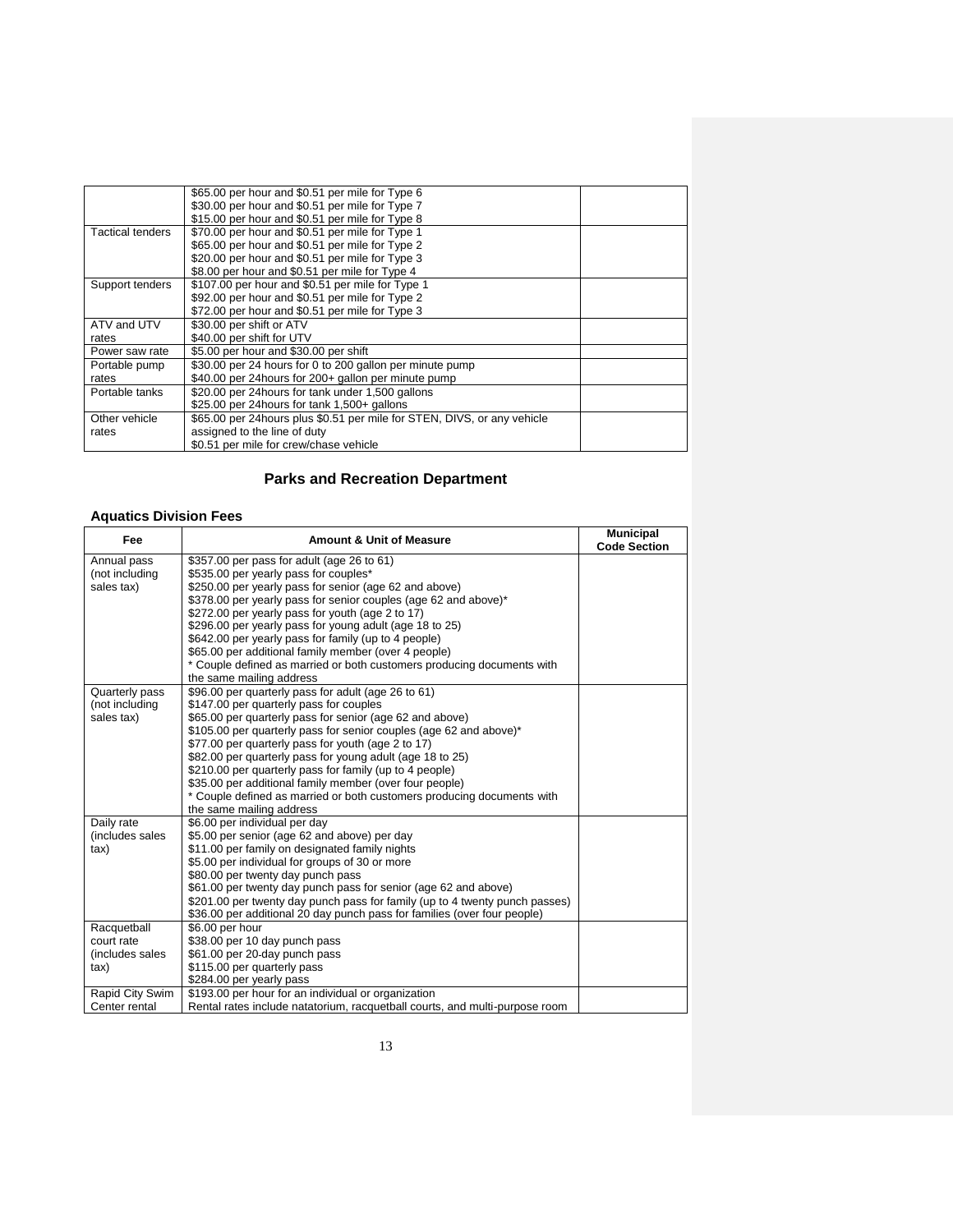| (includes sales<br>tax)                                 |                                                               |  |
|---------------------------------------------------------|---------------------------------------------------------------|--|
| Natatorium only<br>rental (includes<br>sales tax)       | \$160.00 per hour for an individual or organization           |  |
| Outdoor pools<br>only rental<br>(includes sales<br>tax) | \$160.00 per hour for an individual or organization           |  |
| 50-Meter Pool<br>(includes sales<br>tax)                | \$105 per hour for an individual or organization              |  |
| Multi-purpose<br>room rental<br>(includes sales<br>tax) | \$44.00 per hour for an individual or organization            |  |
| Party room<br>rental (includes<br>sales tax)            | \$89.00 per 2 1/2 hour event (specific times slots available) |  |
| Lap lanes rate<br>(includes sales<br>tax)               | \$8.00 per hour per lane for an individual or organization    |  |

### **Cemetery Division Fees**

| Fee                   | <b>Amount &amp; Unit of Measure</b>                  | <b>Municipal</b><br><b>Code Section</b> |
|-----------------------|------------------------------------------------------|-----------------------------------------|
| Grave space           | \$930.77 per single adult grave                      |                                         |
| cost (tax             | \$1,142.60 per double stack grave                    |                                         |
| included)             | \$3,979.85 per family section (4 graves)             |                                         |
|                       | \$251.48 per infant grave                            |                                         |
|                       | \$885.84 per small child grave                       |                                         |
|                       | \$462.17 per cremation grave                         |                                         |
|                       | \$925.30 per County grave (no tax)                   |                                         |
|                       | \$459.46 per County cremation grave (no tax)         |                                         |
| Opening and           | \$985.44 per adult grave                             |                                         |
| closing costs         | \$266.25 per infant grave                            |                                         |
| (tax included)        | \$727.18 per small child grave                       |                                         |
|                       | \$407.77 per cremation grave                         |                                         |
|                       | \$925.30 per County grave (no tax)                   |                                         |
|                       | \$382.88 per County cremation grave (no tax)         |                                         |
|                       | \$305.81 per grave additional surcharge for Saturday |                                         |
|                       | \$80.48 per monument setting fee                     |                                         |
| <b>Ossuarium Fees</b> | \$550.00 Ossuary                                     | 13.32.290                               |
| (tax included)        | \$1,400.00 Niches, Rows A & G                        |                                         |
|                       | \$1,700.00 Niches, Rows B & C                        |                                         |
|                       | \$2,000.00 Niches Rows D & F                         |                                         |
|                       | \$3,400.00 Niches, Row E (behind memorial ring)      |                                         |

#### **Golf Division Fees** (does not include sales tax)

| Fee           | <b>Amount &amp; Unit of Measure</b>                                         | <b>Municipal</b><br><b>Code Section</b> |
|---------------|-----------------------------------------------------------------------------|-----------------------------------------|
| Meadowbrook   | \$820.00 per pass for single adult                                          |                                         |
| season passes | \$1,308.00 for two passes for adult couple*                                 |                                         |
|               | \$731.00 per pass for single senior (age 62 and above)                      |                                         |
|               | \$1,138.00 for two passes for senior couple (age 62 and above)*             |                                         |
|               | \$248.00 per pass for youth (age 17 and under)                              |                                         |
|               | \$315.00 per pass for young adult (ages 18 to 25)                           |                                         |
|               | \$2,460.00 per Corporate pass (4 passes; must pay with corporation check or |                                         |
|               | credit card)                                                                |                                         |
|               | * Couple defined as married or both customers producing documents with the  |                                         |
|               | same mailing address                                                        |                                         |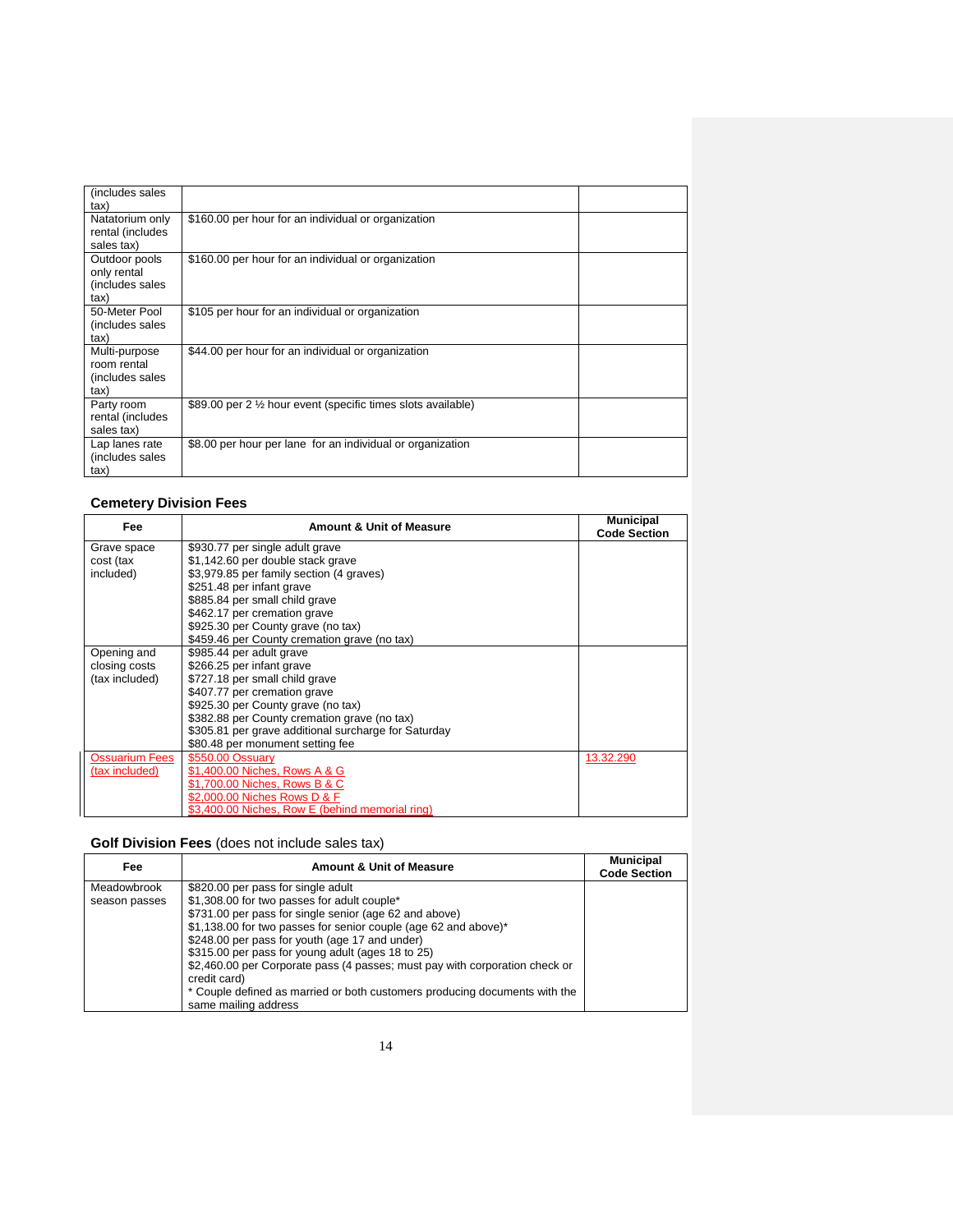| Meadowbrook     | \$31.50 per round of 9 holes                                                |  |
|-----------------|-----------------------------------------------------------------------------|--|
| daily rates     | \$29.50 per round of 9 holes for senior (age 62 and above)                  |  |
|                 | \$29.50 per round of 9 holes for junior (age 17 and under)                  |  |
|                 | \$48.50 per round of 18 holes                                               |  |
|                 | \$44.00 per round of 18 holes for senior (age 62 and above)                 |  |
|                 |                                                                             |  |
|                 | \$63.00 per locker rental                                                   |  |
|                 | \$5.00 per bucket of range balls (small)                                    |  |
|                 | \$9.00 per bucket of range balls (large)                                    |  |
|                 | \$185.00 per 50 punch card for range balls                                  |  |
|                 | \$203.00 per punch card for ten 9 hole rounds                               |  |
|                 | \$477.00 per punch card for twenty-five 9 hole rounds                       |  |
| Meadowbrook     | \$476.00 per cart for electric cart storage                                 |  |
| golf cart rates | \$409.00 per cart for gas cart storage                                      |  |
|                 | \$249.00 per annual trail fee                                               |  |
|                 | \$19.00 per daily trail fee                                                 |  |
|                 | \$11.00 per 1/2 cart rental for 9 holes                                     |  |
|                 | \$17.00 per 1/2 cart rental for 18 holes                                    |  |
|                 | \$394.00 per 1/2 cart annual pass                                           |  |
|                 | \$84.00 per cart rental punch pass for ten 9 hole rounds                    |  |
|                 | \$182.00 per cart rental punch pass for twenty-five 9 hole rounds           |  |
| Executive       | \$315.00 per pass for single adult                                          |  |
| season passes   | \$430.00 for two passes for adult couple*                                   |  |
|                 | \$262.00 per pass for single senior (age 62 and above)                      |  |
|                 | \$367.00 for two passes for senior couple (age 62 and above)*               |  |
|                 | \$58.00 per pass for youth (age 17 and under)                               |  |
|                 | \$142.00 per pass for young adult (ages 18 to 25)                           |  |
|                 | \$60.00 additional per pass for Meadowbrook season pass holder              |  |
|                 | \$20.00 additional per pass for youth (age 17 and under) Meadowbrook        |  |
|                 | season pass holder                                                          |  |
|                 | * Couple defined as married or both customers producing documents with the  |  |
|                 | same mailing address                                                        |  |
| Executive daily | \$10.00 per round of 9 holes                                                |  |
| rates           | \$6.00 per round of 9 holes junior (age 17 and under)                       |  |
|                 | \$17.00 per round of 18 holes                                               |  |
|                 | \$20.00 per all day play                                                    |  |
|                 | \$80.00 per punch card for ten 9 hole rounds                                |  |
|                 | \$180.00 per punch card for twenty-five 9 hole rounds                       |  |
| Executive cart  | \$113.00 per annual trail fee                                               |  |
| rental          | \$9.00 per daily trail fee                                                  |  |
|                 | \$15.00 per cart rental for 9 holes                                         |  |
|                 | \$23.00 per cart rental for 18 holes                                        |  |
|                 | \$8.00 per 1/2 cart rental for 9 holes                                      |  |
|                 | \$12.00 per 1/2 cart rental for 18 holes                                    |  |
|                 | \$165.00 per annual 1/2 cart pass                                           |  |
| Development     | \$1.00 per 9 hole round at Meadowbrook*                                     |  |
| fees            | \$2.00 per 18 hole round at Meadowbrook*                                    |  |
|                 | \$1.00 per 9 hole round at Executive*                                       |  |
|                 | \$2.00 per 18 hole round at Executive*                                      |  |
|                 | \$3.00 per All-Day Play at Executive*                                       |  |
|                 | * The development fees are included in the daily rate fees. The development |  |
|                 | fee is not included in the season pass fee and will be charged to all the   |  |
|                 | season pass holders at tee time.                                            |  |
|                 |                                                                             |  |

### **Ice Division Fees** (does not include sales tax)

| Fee         | <b>Amount &amp; Unit of Measure</b>                    | <b>Municipal</b><br><b>Code Section</b> |
|-------------|--------------------------------------------------------|-----------------------------------------|
| Season pass | \$142.00 per individual season pass                    |                                         |
|             | \$344.00 per family season pass (up to four people)    |                                         |
|             | \$49.00 per additional family member                   |                                         |
|             | \$47.00 per 10 session Punch Pass                      |                                         |
| Daily rates | \$6.00 per individual per day                          |                                         |
|             | \$5.00 per individual senior (age 62 and over) per day |                                         |
|             | \$21.00 per family on designated family nights         |                                         |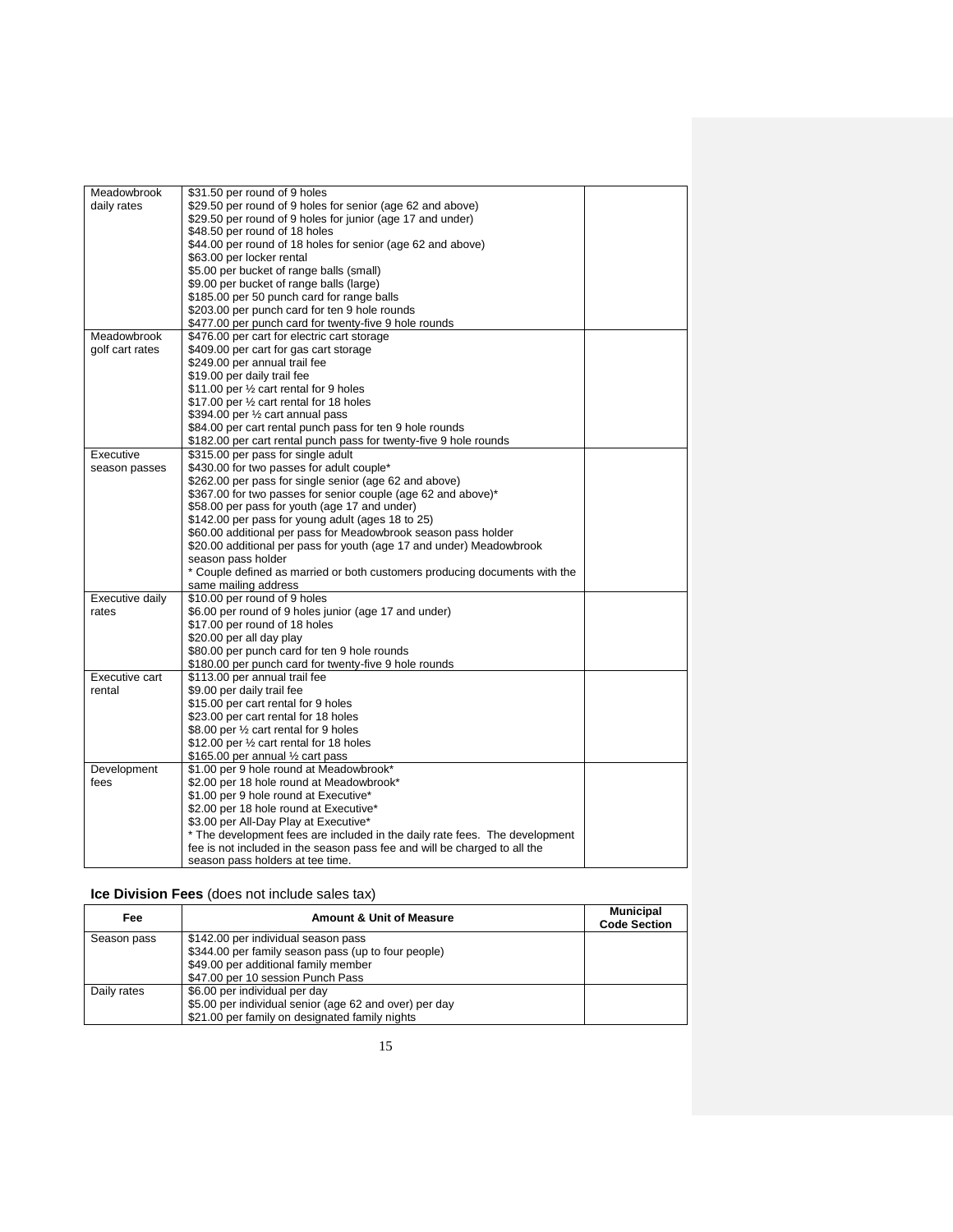|                  | \$5.00 per individual for groups of 30 or more includes skate rental         |  |
|------------------|------------------------------------------------------------------------------|--|
| Ice rink rental  | \$145.00 per hour for prime time ice rental                                  |  |
| rates            | \$87.00 per hour for non-prime time ice rental                               |  |
|                  | \$234.00 per hour for prime time ice rental includes skate rental            |  |
|                  | \$183.00 per hour for non-prime time ice rental includes skate rental        |  |
| Skate rental and | \$4.00 per pair for skate rental                                             |  |
| sharpening       | \$8.00 per pair for skate sharpening performed on the same day               |  |
|                  | \$6.00 per pair for skate sharpening performed for pick up the following day |  |

### **Parks Division Fees** (includes sales tax)

| Fee           | <b>Amount &amp; Unit of Measure</b>                                         | <b>Municipal</b><br><b>Code Section</b> |
|---------------|-----------------------------------------------------------------------------|-----------------------------------------|
| Park shelter  | \$75.00 per permit from 10:00 am to 3:00 pm (5 hours)                       |                                         |
| fees (tax     | \$75.00 per permit from 4:30 pm to 10:00 pm (5 <sup>1/2</sup> hours)        |                                         |
| included)     | \$20.00 per hour for the Canyon Lake gazebo                                 |                                         |
|               | \$100.00 per day for the Memorial Park bandshell                            |                                         |
|               | \$150.00 per day for the Memorial Park bandshell with sound system          |                                         |
|               | \$500.00 deposit for Memorial Park bandshell with sound system              |                                         |
|               | \$10.00 administrative fee charged for cancellations made less than 30 days |                                         |
|               | prior to permitted event                                                    |                                         |
| Miscellaneous | \$50,00 per event                                                           |                                         |
| Fees          | \$100.00 per unit for Mobile Food Vending Permit                            |                                         |
|               | \$45.00 per hour for facility lighting                                      |                                         |
|               | \$40.00 per hour for Community Center rental                                |                                         |

## **Police Department**

### **Police Department Fees**

| Fee                                       | <b>Amount &amp; Unit of Measure</b>                                                                                                                         | <b>Municipal</b><br><b>Code Section</b> |
|-------------------------------------------|-------------------------------------------------------------------------------------------------------------------------------------------------------------|-----------------------------------------|
| Video &<br>photographic<br>services       | \$30.00 per video tape duplication<br>\$25.00 per CD with photographs                                                                                       |                                         |
| Police reports<br>(includes sales<br>tax) | \$4.00 per accident report<br>\$8.00 per arrest report<br>\$8.00 per case report<br>\$275.00 per traffic crash reconstruction report                        |                                         |
| Blood and drug<br>Analysis                | \$40.00 per blood alcohol analysis<br>\$37.00 per drug analysis for marijuana (not toxicological)<br>\$60.00 per drug analysis for controlled substance     |                                         |
| Calls for service/<br>log entry           | \$1.00 per call for service/log entry                                                                                                                       |                                         |
| Expert<br>testimony                       | Actual cost of travel and accommodations if necessary                                                                                                       |                                         |
| Fingerprinting<br>services                | \$20.00 per fingerprinting service (includes sales tax)<br>\$30.00 per fingerprint comparison service<br>\$20.00 per latent fingerprint examination service |                                         |
| Consultations &<br>interpretations        | No charge                                                                                                                                                   |                                         |
| Special lab<br>services                   | \$50.00 per hour for special lab services (weighing etc.)                                                                                                   |                                         |

# **Parking Meter Fees by Parking Zone**

| Fee           | <b>Amount &amp; Unit of Measure</b>         | <b>Municipal</b><br><b>Code Section</b> |
|---------------|---------------------------------------------|-----------------------------------------|
| Parking meter | \$0.25 coin deposit per one hour of parking | 10.44.060                               |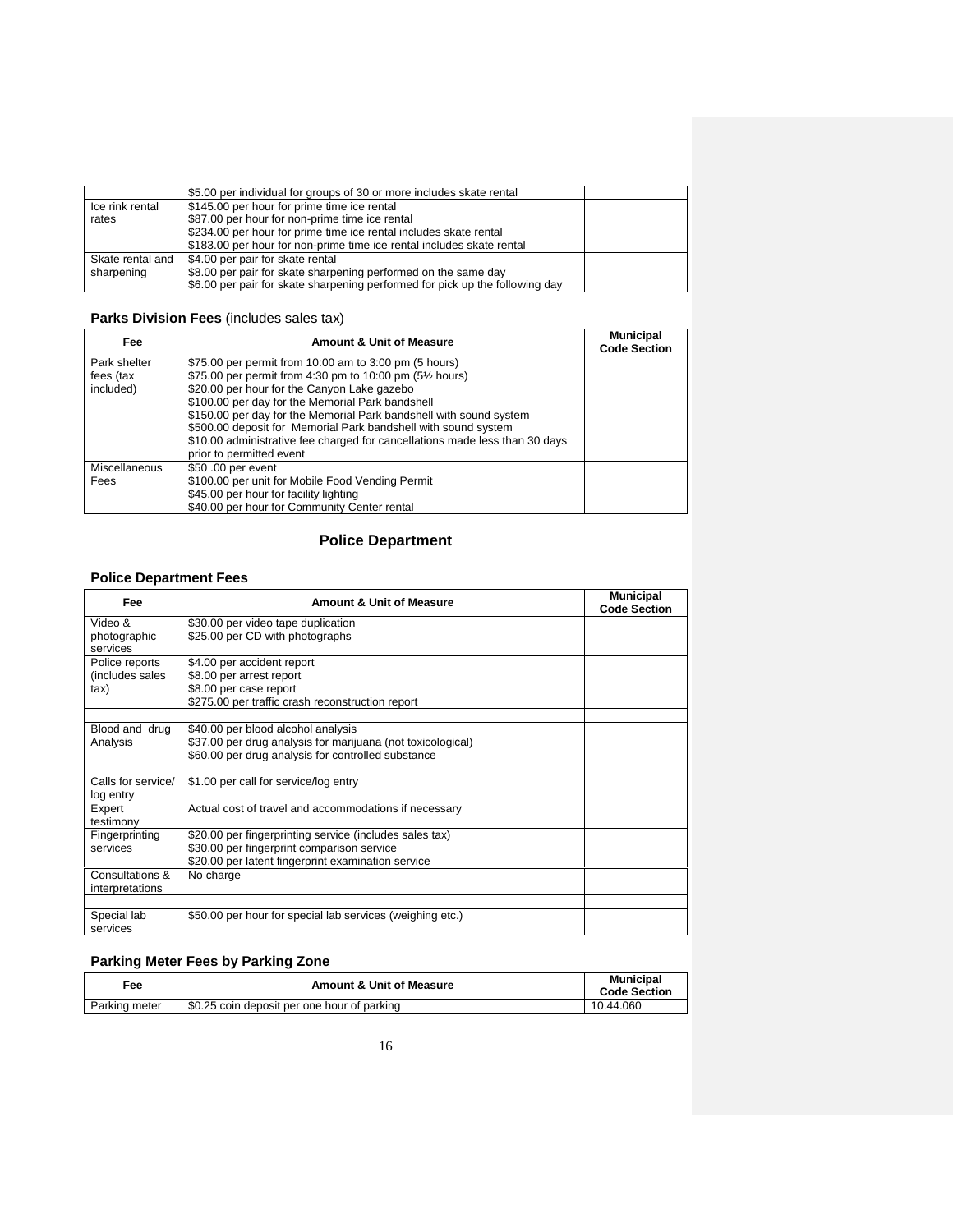| fees except in   | \$0.10 coin deposit per 24 or 30 minutes of parking |             |
|------------------|-----------------------------------------------------|-------------|
| the Parking      | \$0.05 coin deposit per 12 or 15 minutes of parking |             |
| Ramp Zone        |                                                     |             |
| Library parking  | \$0.25 coin deposit per one hour of parking         | 10.44.060.A |
| lot zone         |                                                     |             |
| Four hour zone   | Four \$0.25 coin deposit for a period of four hours | 10.44.060.B |
| General zone     | \$0.05 coin deposit per 12 or 15 minutes of parking | 10.44.060.C |
| Parking ramp     | Two \$0.25 coin deposit per one hour of parking     | 10.44.060.D |
| zone             | \$0.10 coin deposit per 12 minutes of parking       |             |
|                  | \$0.05 coin deposit per 6 minutes of parking        |             |
| Sixth Street lot | \$0.25 coin deposit per one hour of parking         | 10.44.060.E |
| zone             |                                                     |             |

## **Parking Violation Fees**

| Fee                        | <b>Amount &amp; Unit of Measure</b>            | <b>Municipal</b><br><b>Code Section</b> |
|----------------------------|------------------------------------------------|-----------------------------------------|
| Contrary to<br>posted sign | \$10.00 per violation and \$5.00 per late fee  | 10.40.205.C                             |
| No parking zone            | \$25.00 per violation and \$10.00 per late fee | 10.40.205.C                             |
| Within                     | \$25.00 per violation and \$10.00 per late fee | 10.40.205.C                             |
| intersection               |                                                |                                         |
| On crosswalk               | \$25.00 per violation and \$10.00 per late fee | 10.40.205.C                             |
| Within 25' of an           | \$10.00 per violation and \$5.00 per late fee  | 10.40.205.C                             |
| intersection               |                                                |                                         |
| Within 20' of fire         | \$50.00 per violation and \$20.00 per late fee | 10.40.205.C                             |
| station entrance           |                                                |                                         |
| Within 10' of fire         | \$50.00 per violation and \$20.00 per late fee | 10.40.205.C                             |
| hydrant                    |                                                |                                         |
| In front of                | \$25.00 per violation and \$10.00 per late fee | 10.40.205.C                             |
| private driveway           |                                                |                                         |
| On a sidewalk              | \$25.00 per violation and \$10.00 per late fee | 10.40.205.C                             |
| Within 10' of a            | \$10.00 per violation and \$5.00 per late fee  | 10.40.205.C                             |
| residential<br>mailbox     |                                                |                                         |
| Obstructing                | \$25.00 per violation and \$10.00 per late fee | 10.40.205.C                             |
| traffic                    |                                                |                                         |
| Across/over a              | \$10.00 per violation and \$5.00 per late fee  | 10.40.205.C                             |
| line                       |                                                |                                         |
| Yellow curb                | \$25.00 per violation and \$10.00 per late fee | 10.40.205.C                             |
| Against traffic            | \$10.00 per violation and \$5.00 per late fee  | 10.40.205.C                             |
| More than 12"              | \$10.00 per violation and \$5.00 per late fee  | 10.40.205.C                             |
| from a curb                |                                                |                                         |
| Closer than 4' to          | \$10.00 per violation and \$5.00 per late fee  | 10.40.205.C                             |
| any other                  |                                                |                                         |
| vehicle (parallel)         |                                                |                                         |
| Not entirely               | \$10.00 per violation and \$5.00 per late fee  | 10.40.205.C                             |
| within                     |                                                |                                         |
| designated area            |                                                |                                         |
| Alley non-<br>temporary    | \$10.00 per violation and \$5.00 per late fee  | 10.40.205.C                             |
| <b>Blocking alley</b>      | \$25.00 per violation and \$10.00 per late fee | 10.40.205.C                             |
| Alley contrary to          | \$10.00 per violation and \$5.00 per late fee  | 10.40.205.C                             |
| sian                       |                                                |                                         |
| Near entrance              | \$10.00 per violation and \$5.00 per late fee  | 10.40.205.C                             |
| to building                |                                                |                                         |
| Between 2 a.m.             | \$10.00 per violation and \$5.00 per late fee  | 10.40.205.C                             |
| and $6a.m.in$              |                                                |                                         |
| Central                    |                                                |                                         |
| <b>Business District</b>   |                                                |                                         |
| Within 6' of a             | \$10.00 per violation and \$5.00 per late fee  | 10.40.205.C                             |
| railroad track             |                                                |                                         |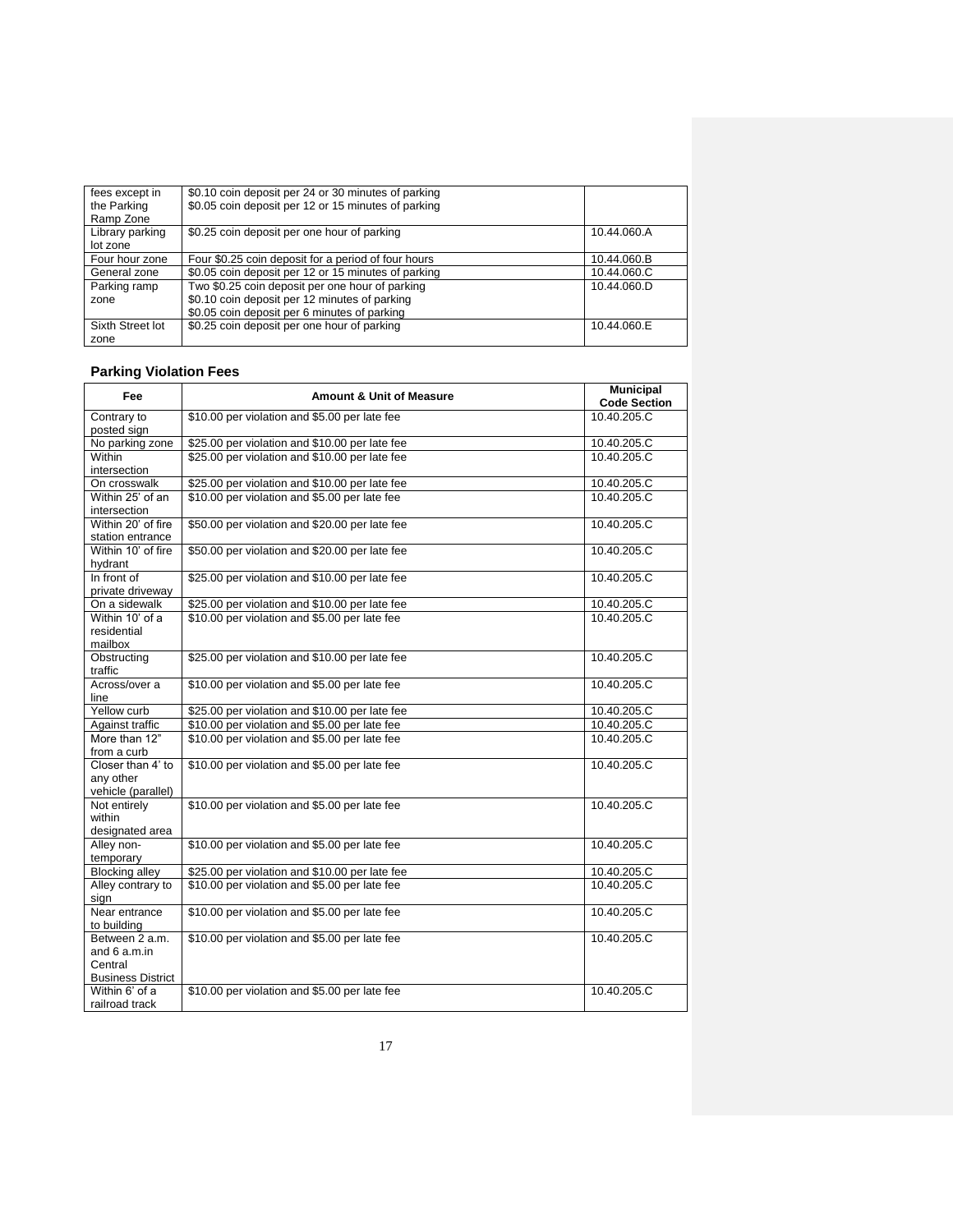| Bus & taxi stand     | \$10.00 per violation and \$5.00 per late fee                             | 10.40.205.C |
|----------------------|---------------------------------------------------------------------------|-------------|
| Handicapped          | \$100.00 per violation and \$20.00 per late fee                           | 10.40.205.C |
| space                |                                                                           |             |
| Commercial           | \$50.00 per violation and \$20.00 per late fee                            | 10.40.205.C |
| vehicles             |                                                                           |             |
| Freight on Main      | \$25.00 per violation and \$10.00 per late fee                            | 10.40.205.C |
| & St. Joseph         |                                                                           |             |
| Loading zone         | \$10.00 per violation and \$5.00 per late fee                             | 10.40.205.C |
| violation            |                                                                           |             |
| Fire lane            | \$50.00 per violation and \$20.00 per late fee                            | 10.40.205.C |
| violation            |                                                                           |             |
| Sight triangle       | \$25.00 per violation and \$10.00 per late fee                            | 10.40.205.C |
| violation            |                                                                           |             |
| No permit for        | \$25.00 per violation and \$10.00 per late fee                            | 10.40.205.C |
| zone                 |                                                                           |             |
| Double parking       | \$10.00 per violation and \$5.00 per late fee                             | 10.40.205.C |
| Civic center         | \$10.00 per violation and \$5.00 per late fee                             | 10.40.205.C |
| zone violation       |                                                                           |             |
| Airport loading      | \$25.00 per violation and \$10.00 per late fee                            | 10.40.205.C |
| zone violation       |                                                                           |             |
| Snow removal         | \$25.00 per violation and \$10.00 per late fee                            | 10.40.205.C |
| area                 |                                                                           |             |
| Improper             | \$10.00 per violation and \$5.00 per late fee                             | 10.40.205.C |
| parking              |                                                                           |             |
| Timed zone           | \$10.00 per violation and \$5.00 per late fee                             | 10.40.205.C |
| violation            |                                                                           |             |
| <b>Expired Meter</b> | \$10.00 per violation and \$5.00 per late fee                             | 10.40.205.C |
| Immobilization.      | \$100.00 per immobilized vehicle plus actual costs for vehicle towing and | 10.44.150.E |
| towing, and          | vehicle storage as applicable.                                            |             |
| storage fees         |                                                                           |             |

## **Public Works Department**

### **Engineering Division Fees**

| Fee                                                                                | <b>Amount &amp; Unit of Measure</b>                                                                                                                                                                                                                                      | <b>Municipal Code</b><br><b>Section</b> |
|------------------------------------------------------------------------------------|--------------------------------------------------------------------------------------------------------------------------------------------------------------------------------------------------------------------------------------------------------------------------|-----------------------------------------|
| Stormwater<br>Drainage Utility                                                     | \$0.00040/unit financial charge.                                                                                                                                                                                                                                         | 13.26.020.B.3                           |
| Fee for<br>Inspection of<br>subdivision<br>improvements<br>prior to<br>acceptance. | <b>City Engineers Estimate:</b><br>Less than \$10,000 - 5.0% of the estimate<br>\$10,001 to \$25,000 - 3.0% of the estimate<br>\$25,001 to \$50,000 - 2.5% of the estimate<br>\$50,001 to \$100,000 - 2.0% of the estimate<br>More than \$100,000 - 1.5% of the estimate | 12.04.170.C                             |
| Driveway<br>approach<br>construction<br>permit (curb<br>cuts)                      | \$30.00 for each curb cut                                                                                                                                                                                                                                                | 13.04.100                               |
| Sidewalk or<br>curb/gutter<br>construction<br>permit                               | \$15.00 for first 5 feet of sidewalk or curb and gutter<br>\$15.00 additional for the next 45 lineal feet of sidewalk or curb and gutter<br>\$25.00 additional for the next 150 lineal feet of sidewalk or curb and gutter                                               | 13.04.100                               |
| Pavement<br>installation<br>permit                                                 | \$40.00 each permit                                                                                                                                                                                                                                                      | 13.04.100                               |
| Temporary<br>occupancy in<br>right-of-way<br>permit                                | \$15.00 each                                                                                                                                                                                                                                                             | 13.04.100                               |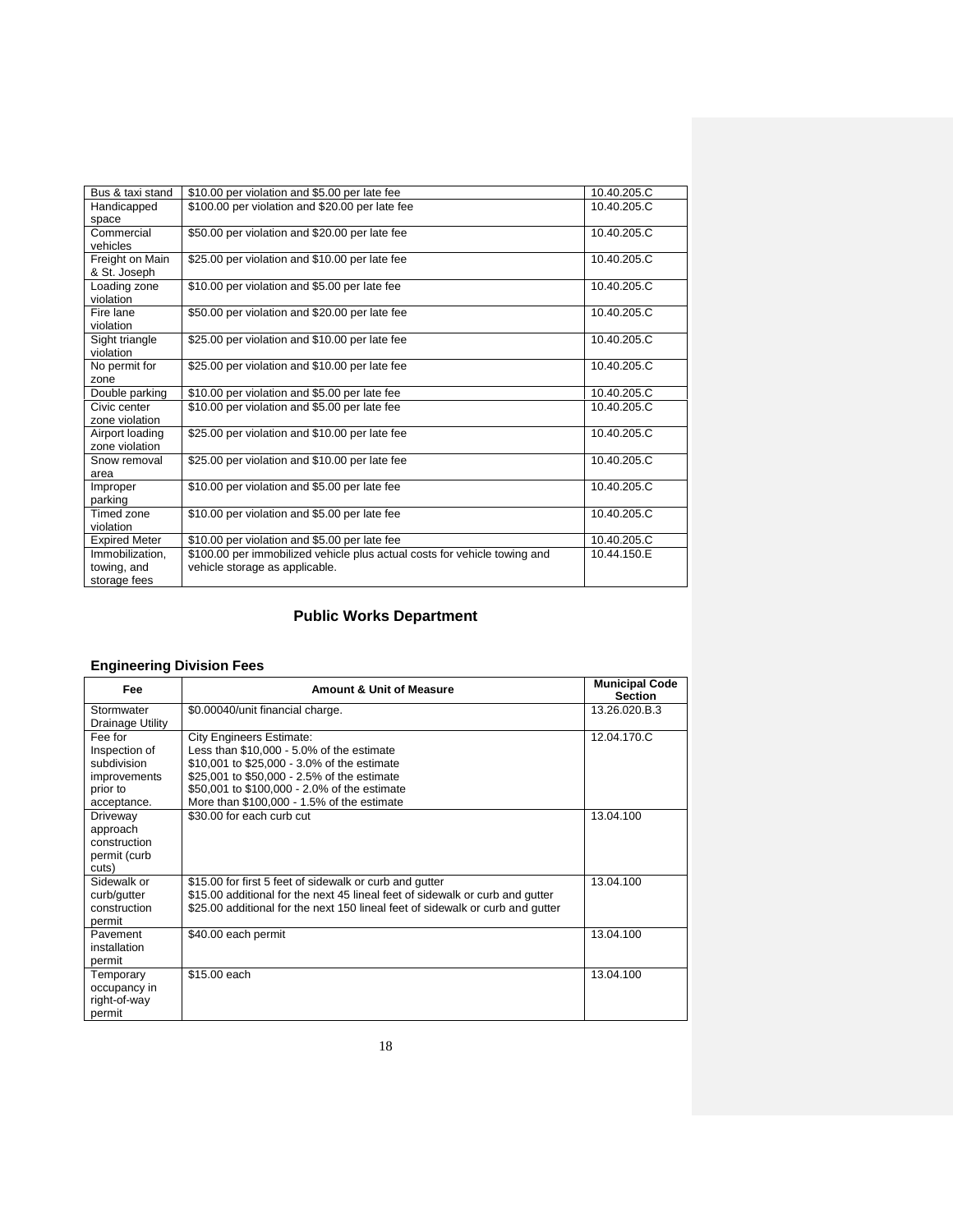| Private utility       | \$25.00 each                                                          | 13.04.100    |
|-----------------------|-----------------------------------------------------------------------|--------------|
| installation          |                                                                       |              |
| permit                |                                                                       |              |
| Excavation in         | \$20.00 - 0 to 70 square feet                                         | 13.04.100    |
| concrete or           | \$30.00 - 71 to 350 square feet                                       |              |
| asphalt               | \$40.00 - 351 to 1,000 square feet                                    |              |
| pavement              | \$50.00 - 1,001 to 2,000 square feet.                                 |              |
| permit                | \$1.00 each additional square foot or part thereof                    |              |
| Excavations in        | \$15.00 - 0 to 70 square feet                                         | 13.04.100    |
| non-paved             | \$20.00 - 71 to 350 square feet                                       |              |
| public right-of-      | \$30.00 - 351 to 1,000 square feet                                    |              |
| way or                | \$40.00 - 1,001 to 2,000 square feet.                                 |              |
| easements             | \$1.00 each additional square foot or part thereof                    |              |
| Non-compliance        | \$10.00 per inspection                                                | 13.04.100    |
| additional            |                                                                       |              |
| inspection            |                                                                       |              |
| Floodplain            | \$100.00 per permit                                                   | 15.32.120. A |
| development           |                                                                       |              |
| permit                |                                                                       |              |
| Floodplain            | \$100.00 per permit                                                   | 15.32.300    |
| development           |                                                                       |              |
| permit variance       |                                                                       |              |
| application           |                                                                       |              |
| Onsite                | \$20.00 per permit for existing systems and renewals every 6 years    | 13.20.800    |
| wastewater            | \$300.00 per each new system                                          | 13.16.350    |
| system (septic)       | \$300.00 per each repaired or modified system                         | 13.04.190    |
| permit                | Actual cost for construction fees                                     |              |
|                       | Actual cost for construction fees                                     |              |
| Frosion and           | \$100.00 per permit for site less than 10,000 square feet             | 8.46.020     |
| sediment control      | \$250.00 per permit for site 10,000 square feet to 43,560 square feet |              |
| permit                | \$500.00 per permit for site greater than 43,560 square feet          |              |
| Commercial            | \$5 per parking spot per day                                          | 10.44.075    |
| <b>Parking Permit</b> |                                                                       |              |

#### **Solid Waste Division Fees**

| Fee                | <b>Amount &amp; Unit of Measure</b>                                              | <b>Municipal</b><br><b>Code Section</b> |
|--------------------|----------------------------------------------------------------------------------|-----------------------------------------|
| Residential        | \$14.99 per month for 35 gallon container                                        |                                         |
| collection rates   | \$16.83 per month for 65 gallon container                                        |                                         |
|                    | \$18.68 per month for 95 gallon container                                        |                                         |
|                    | \$46.84 per month for 300 gallon container                                       |                                         |
|                    | \$11.99 per month for 35 gallon container for senior citizen                     |                                         |
|                    | \$13.47 per month for 65 gallon container for senior citizen                     |                                         |
|                    | \$14.94 per month for 95 gallon container for senior citizen                     |                                         |
| Landfill disposal  | \$0.00 up to 1,000 lbs, with use of a City utility bill showing garbage services |                                         |
| rates for          | \$5.00 per carload                                                               |                                         |
| residential        | \$20.00 per pickup load                                                          |                                         |
| customer           | \$5.00 minimum disposal charge                                                   |                                         |
| Landfill rates for | \$59.00 per ton for mixed waste (garbage)                                        |                                         |
| materials for      | \$59.00 per ton for construction debris                                          |                                         |
| disposal           | \$130.00 per ton for non-manifested medical waste                                |                                         |
|                    | \$87.00 per ton for regulated medical waste with manifest                        |                                         |
|                    | \$59.00 per ton for grit and screenings from sumps (car wash grit)               |                                         |
|                    | \$59.00 per ton for ash                                                          |                                         |
|                    | \$100.00 per ton for asbestos-containing material with manifest (minimum         |                                         |
|                    | charge is \$150.00/load)                                                         |                                         |
|                    | \$10.00 per ton for petroleum contaminated soil                                  |                                         |
|                    | \$240.00 per ton for 6 tires or more                                             |                                         |
|                    | \$3.75 per tire less than 16" with no rim                                        |                                         |
|                    | \$8.95 per tire greater than or equal to 16" or less than 16" on rim             |                                         |
|                    | \$100.00 per ton for dead animals (special handling required)                    |                                         |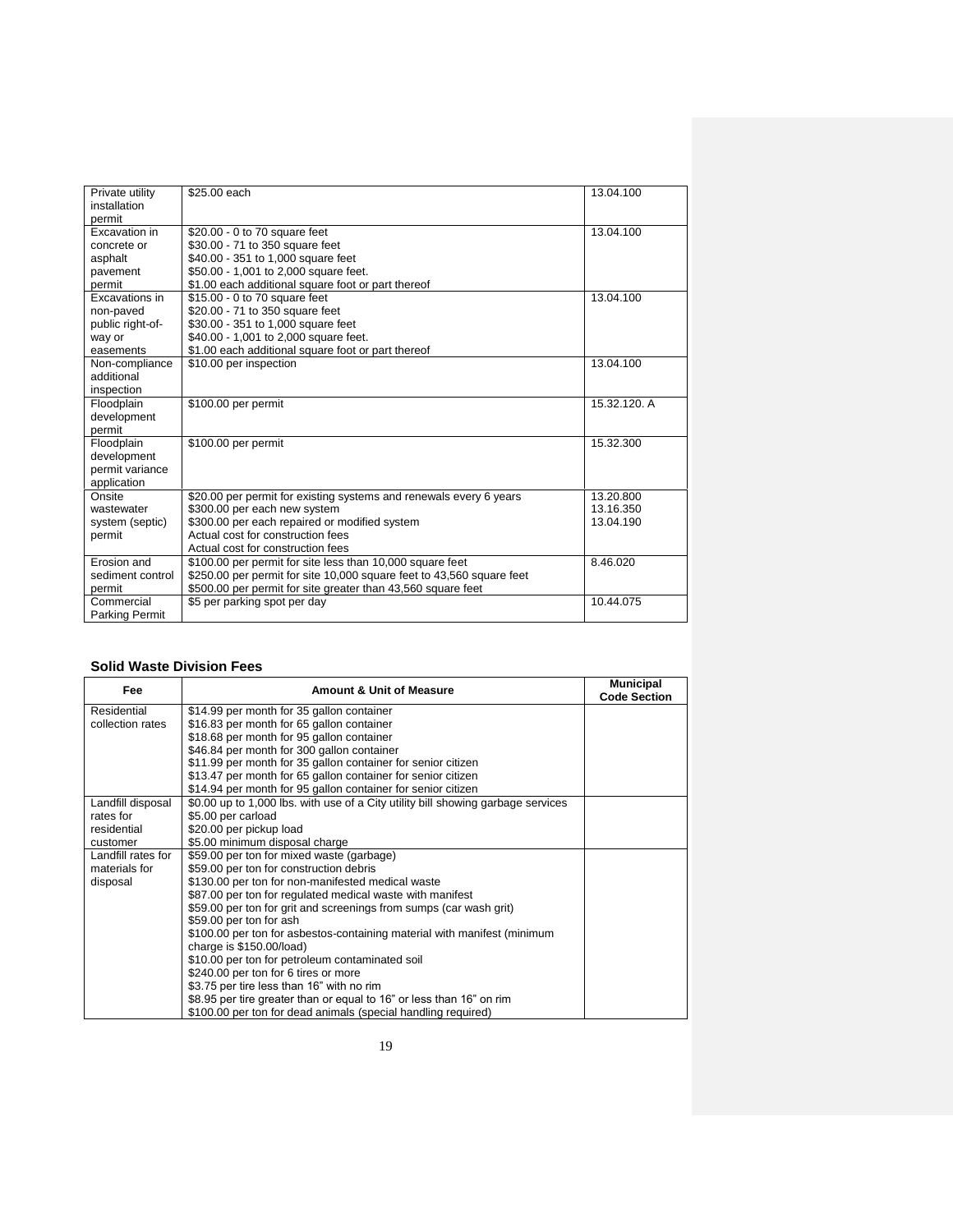|                    | \$10.00 per ton for concrete                                                   |           |
|--------------------|--------------------------------------------------------------------------------|-----------|
|                    | \$59.00 per ton for asphalt shingles                                           |           |
|                    | \$59.00 per ton for wood shingles                                              |           |
|                    | \$20.00 per ton for pallets and clean wood                                     |           |
| Landfill rates for | \$0.00 for asphalt                                                             |           |
| recyclables for    | \$0.00 for metals (FE, AL, CU, etc.)                                           |           |
| disposal           | \$0.00 for newspaper                                                           |           |
|                    | \$0.00 for corrugated cardboard                                                |           |
|                    | \$0.00 for HDPE and PETE plastics                                              |           |
|                    | \$0.00 for glass                                                               |           |
|                    | \$0.00 for aluminum                                                            |           |
|                    | \$0.00 for steel (tin) cans                                                    |           |
|                    | \$0.00 for yard waste (tree limbs, grass clippings etc.)                       |           |
|                    | \$0.00 for manure                                                              |           |
|                    | \$0.00 for clean fill dirt                                                     |           |
| Landfill products  | \$20.00 per ton for 3/8 inch yard waste compost, less \$2.00 per ton for loads |           |
| for sale           | greater than10 yards                                                           |           |
|                    | \$20.00 per ton 3/8" yard waste compost with biosolids                         |           |
|                    | \$15.00 per ton for 3/4 inch yard waste compost, less \$2.00 per ton for loads |           |
|                    | greater than10 yards                                                           |           |
|                    | \$10.00 per ton for wood chips, less \$2.00 per ton for loads greater than10   |           |
|                    | yards                                                                          |           |
|                    | \$0.00 for MSW Co-compost                                                      |           |
|                    | \$15.00 per ton 50:50 MSW/yard waste compost                                   |           |
|                    | \$15.00 per ton for recycled asphalt                                           |           |
| Administrative     | \$37.00 per account for set up of garbage only account                         | 13.08.470 |
|                    | Late fee 6.5% per month                                                        |           |
|                    | \$15.00 per service call on residential cart                                   |           |

#### **Streets Division Fees**

| Fee                   | <b>Amount &amp; Unit of Measure</b> | <b>Municipal</b><br><b>Code Section</b> |
|-----------------------|-------------------------------------|-----------------------------------------|
| Contractor            | \$5.35 per square foot at 5" depth  | 13.04.120                               |
| <b>Patching Costs</b> | \$1.07 per square foot at 1" depth  |                                         |
| Pavement              | \$3.50 per lineal foot              | 13.04.120                               |
| Sawing                |                                     |                                         |

#### **Transit Division Fees**

| Fee         | <b>Amount &amp; Unit of Measure</b>                                           | <b>Municipal</b><br><b>Code Section</b> |
|-------------|-------------------------------------------------------------------------------|-----------------------------------------|
| Rapid Ride  | $$1.50$ per fare $-$ adults<br>\$13.50 per coupon book containing 10 coupons  |                                         |
|             | \$0.75 per fare for Honored Citizen (60+, disabled and Medicare card holders) |                                         |
|             | \$6.75 per coupon book containing 10 coupons for Honored Citizen (60+,        |                                         |
|             | disabled and Medicare card holders)<br>No fee for youth (18 & under)          |                                         |
|             | No fee for transfers                                                          |                                         |
|             | \$30.00 per monthly pass                                                      |                                         |
| Dial-A-Ride |                                                                               |                                         |
|             | \$3.00 per one way trip<br>\$27.00 per ten punch coupons                      |                                         |
|             | \$3.50 per Zone 2 fare                                                        |                                         |
|             | \$31.50 per Zone 2 ten punch coupons                                          |                                         |
|             | \$90.00 per monthly unlimited pass                                            |                                         |
| Trolley     | \$2.00 per fare for adult                                                     |                                         |
|             | \$1.00 per fare for children 12 and under                                     |                                         |
|             | \$1.00 per fare for Honored Citizen (60+, disabled and Medicare card holders) |                                         |

### **Water Division Fees**

| ∙ee | of Measure<br>Unit<br>Amount<br>$\sim$ | wilinicine. |
|-----|----------------------------------------|-------------|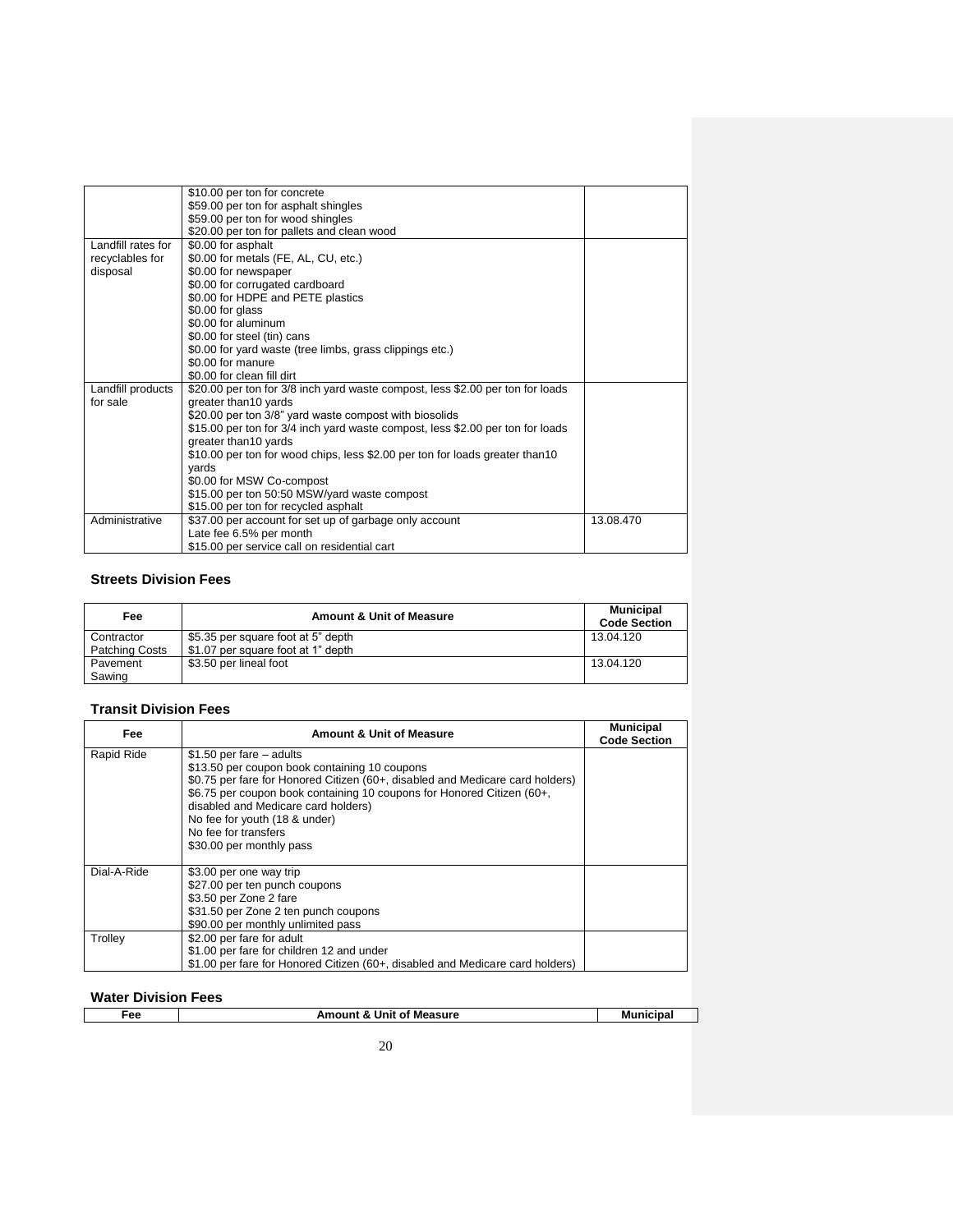|                                    |                                                                                     | <b>Code Section</b> |
|------------------------------------|-------------------------------------------------------------------------------------|---------------------|
| Hydrant                            | \$1,500.00 per hydrant                                                              | 13.08.190           |
| administrative                     |                                                                                     |                     |
| (deposit)                          |                                                                                     |                     |
| Pactola<br>conservation            | \$1.00 per 100 cubic feet over the amount specified in RCMC 13.08.440 C, 1 and<br>2 | 13.08.440           |
| surcharge                          |                                                                                     |                     |
| Late fee                           | 6.5% per month                                                                      | 13.08.470           |
| Sewer and                          | \$200.00 initial                                                                    | 13.24.040           |
| water                              | \$100.00 renewal                                                                    |                     |
| contractor                         |                                                                                     |                     |
| license<br>Sewer and               | \$40,00 initial                                                                     | 13.24.040           |
| water installer                    | \$20.00 renewal                                                                     |                     |
| license                            |                                                                                     |                     |
| Trenching                          | \$200.00 initial                                                                    | 13.24.040           |
| contractor                         | \$100.00 renewal                                                                    |                     |
| license<br>Trenching               | \$200.00 initial                                                                    | 13.24.040           |
| contractor                         | \$100.00 renewal                                                                    |                     |
| (plumbers rider)                   |                                                                                     |                     |
| license                            |                                                                                     |                     |
| Trenching                          | \$40.00 initial                                                                     | 13.24.040           |
| journeyman<br>license              | \$20.00 renewal                                                                     |                     |
| Move in Charge                     | \$45.00 per account                                                                 |                     |
| - City Limits                      |                                                                                     |                     |
| Move in Charge                     | \$52.00 per account                                                                 |                     |
| - Outside City<br>Limits           |                                                                                     |                     |
| Surcharge After                    | \$96.00                                                                             |                     |
| Hours                              |                                                                                     |                     |
| No Access                          | \$32.00                                                                             |                     |
| Surcharge -                        |                                                                                     |                     |
| <b>Business Hours</b><br>No Access | \$79.00                                                                             |                     |
| Surcharge -                        |                                                                                     |                     |
| After Hours                        |                                                                                     |                     |
| <b>Water Tapping</b>               | \$158.00 per 1" tap                                                                 |                     |
| (includes                          | \$105 per 1.5" or 2" tap                                                            |                     |
| inspection)                        | \$439.00 per 4" or 6" tap<br>\$527.00 per 8" or larger tap                          |                     |
| Water                              | \$95.00                                                                             |                     |
| <b>Inspection Only</b>             |                                                                                     |                     |
| Re-Inspection                      | \$44.00                                                                             |                     |
| Remote water                       | \$30.00 per installation                                                            | 13.08.380           |
| meter reading<br>device            | \$6.00 per month                                                                    |                     |
| installation                       |                                                                                     |                     |
| Water meter                        | \$100.00 per test for 5/8", 3/4/" and 1" meters                                     |                     |
| testing                            | Charge from testing facility plus shipping to and from for meters larger than 1"    |                     |
| Meter Deposit                      | \$48.00 per 3/4' or smaller                                                         |                     |
| (first month                       | \$194 per meter larger than 3/4"                                                    |                     |
| only)<br>Temporary                 | \$42.00 per account                                                                 |                     |
| Account (flat                      |                                                                                     |                     |
| rate)                              |                                                                                     |                     |
| <b>Water Service</b>               | \$49.00 per call                                                                    |                     |
| Call Fee<br>Inactive               | \$81.00 per call after hours<br>\$5.00 per month during deactivation time           |                     |
| Account Fee                        |                                                                                     |                     |
| <b>Hydrant Meter</b>               | \$60.00 per move of hydrant meter to new hydrant                                    |                     |
| Move Charge                        |                                                                                     |                     |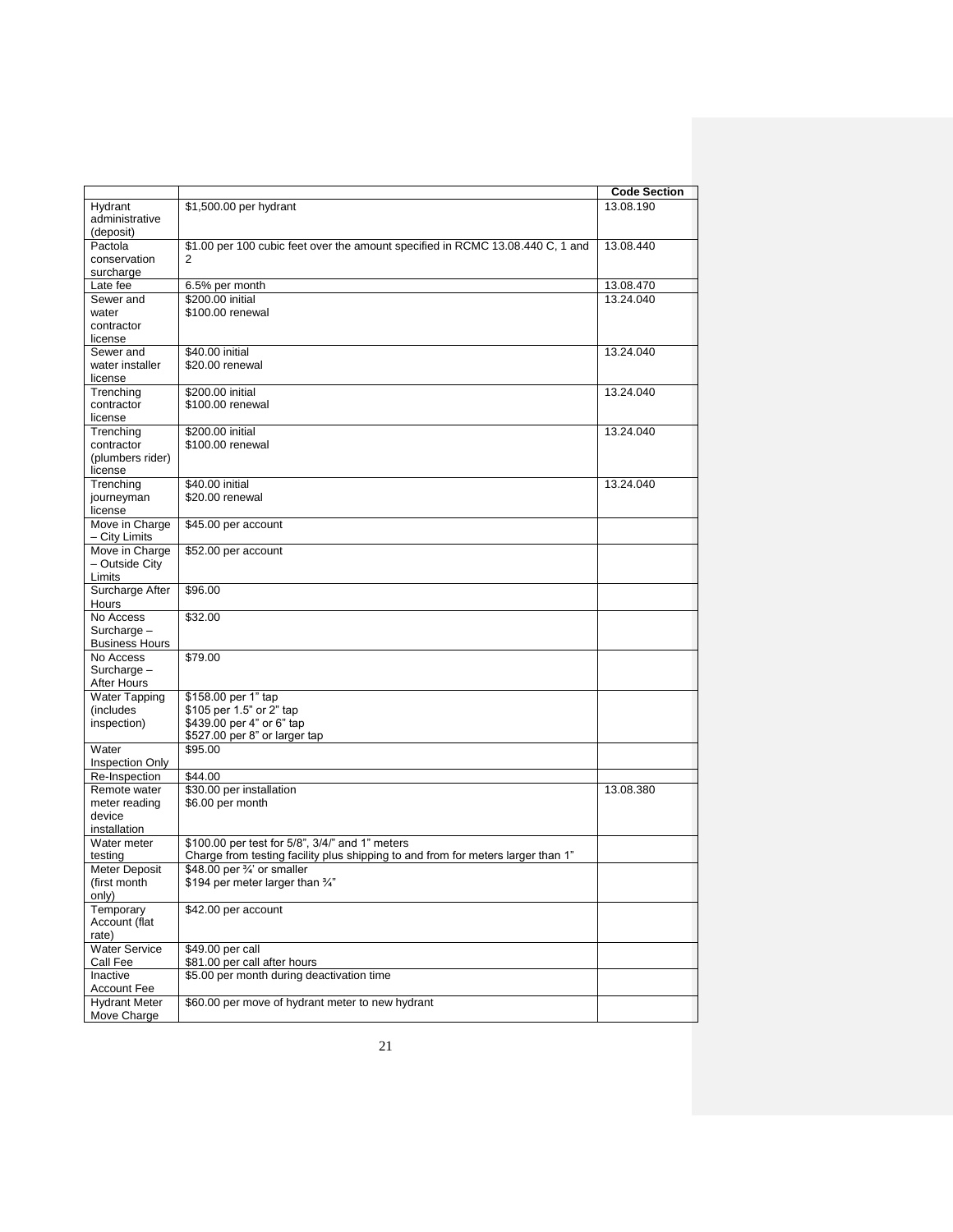| Hydrant Meter \$60.00 per month<br>Monthly Charge |                 |
|---------------------------------------------------|-----------------|
|                                                   |                 |
|                                                   | Formatted: Left |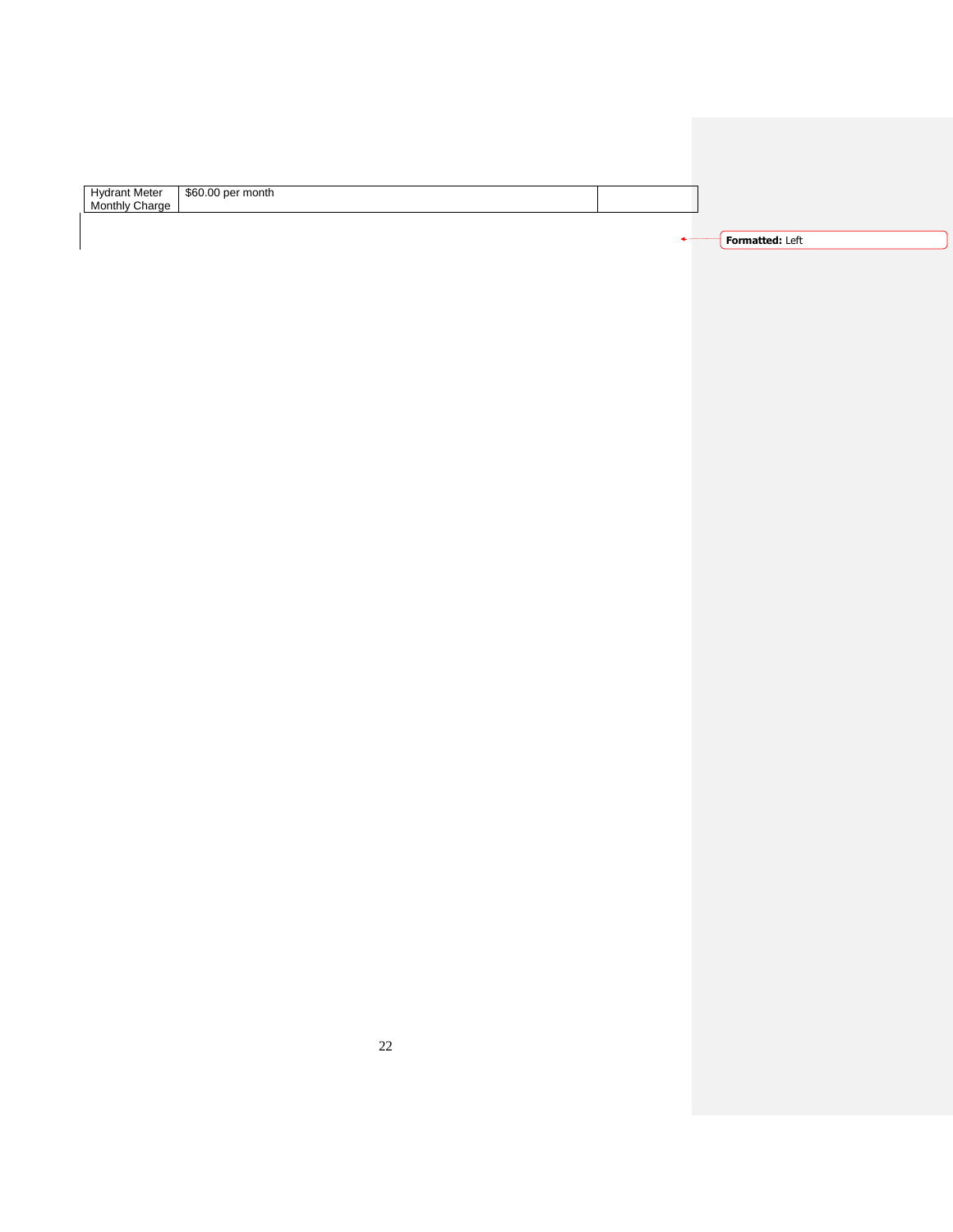#### **Water Reclamation Fees**

| Fee                                                                  | <b>Amount &amp; Unit of Measure</b>                 |  |                     |  |                       |                                                                                   |                     | <b>Municipal</b><br><b>Code Section</b> |           |             |
|----------------------------------------------------------------------|-----------------------------------------------------|--|---------------------|--|-----------------------|-----------------------------------------------------------------------------------|---------------------|-----------------------------------------|-----------|-------------|
| Tap fees                                                             | \$220.00 per 4 inch tap<br>\$293.00 per 6 inch tap  |  |                     |  |                       |                                                                                   |                     |                                         |           | 13.16.310   |
| Minor user<br>industrial<br>waste permit                             | \$250.00 per permit                                 |  |                     |  |                       |                                                                                   |                     |                                         |           | 13.16.320   |
| Significant<br>industrial<br>users and                               | \$3,000.00 per permit                               |  |                     |  |                       |                                                                                   |                     |                                         |           | 13.16.320   |
| categorical<br>users -<br>existing                                   |                                                     |  |                     |  |                       |                                                                                   |                     |                                         |           |             |
| Significant<br>industrial<br>users and<br>categorical<br>users - new | \$3,000 per permit                                  |  |                     |  |                       |                                                                                   |                     |                                         | 13.16.320 |             |
| Service<br>inspections                                               | \$87.00 per inspection<br>\$40.00 per re-inspection |  |                     |  |                       |                                                                                   |                     |                                         |           | 13.16.340   |
| Sewer use                                                            |                                                     |  | 2018                |  | 2019                  | 2020                                                                              | 2021                | 2022                                    |           | 13.16.360A. |
| charge<br>Meter charge                                               | All Usage<br>Meter Size                             |  | \$3.49              |  | \$3.68<br>2019        | \$3.87<br>2020                                                                    | \$4.06<br>2021      | \$4.40<br>2022                          |           | 13.16.360B. |
| residential                                                          | $\frac{5}{8}$ "                                     |  | 2018<br>\$4.85      |  | \$5.10                | \$5.34                                                                            | \$5.59              | \$5.59                                  |           |             |
|                                                                      | $\frac{3}{4}$                                       |  | \$6.18              |  | \$6.51                | \$6.82                                                                            | \$7.14              | \$7.14                                  |           |             |
|                                                                      | 1"                                                  |  | \$8.85              |  | \$9.32                | \$9.77                                                                            | \$10.24             | \$10.24                                 |           |             |
|                                                                      | $1\frac{1}{2}$                                      |  | \$15.51             |  | \$16.35               | \$17.15                                                                           | \$17.99             | \$17.99                                 |           |             |
|                                                                      | 2"                                                  |  | \$23.49             |  | \$24.77               | \$26.00                                                                           | \$27.27             | \$27.27                                 |           |             |
|                                                                      | 3"                                                  |  | \$42.15             |  | \$44.45               | \$46.66                                                                           | \$48.97             | \$48.97                                 |           |             |
|                                                                      | 4"<br>6"                                            |  | \$68.79<br>\$135.38 |  | \$72.56<br>\$142.82   | \$76.18<br>\$149.96                                                               | \$79.95<br>\$157.40 | \$79.95<br>\$157.40                     |           |             |
|                                                                      | 8"                                                  |  | \$215.29            |  | \$227.13              | \$238.50                                                                          | \$250.33            | \$250.33                                |           |             |
| Meter charge                                                         | Meter Size                                          |  | 2018                |  | 2019                  | 2020                                                                              | 2021                | 2022                                    |           | 13.16.360B. |
| commercial                                                           | $\frac{5}{8}$ "                                     |  | \$5.00              |  | \$5.26                | \$5.51                                                                            | \$5.77              | \$5.77                                  |           |             |
| and                                                                  | $\frac{3}{4}$ "                                     |  | \$6.54              |  | \$6.88                | \$7.22                                                                            | \$7.56              | \$7.56                                  |           |             |
| institutional                                                        | 1"                                                  |  | \$9.63              |  | \$10.14               | \$10.64                                                                           | \$11.15             | \$11.15                                 |           |             |
|                                                                      | $1\frac{1}{2}$                                      |  | \$17.32             |  | \$18.26               | \$19.17                                                                           | \$20.11             | \$20.11                                 |           |             |
|                                                                      | 2"                                                  |  | \$26.56             |  | \$28.01               | \$29.41                                                                           | \$30.87             | \$30.87                                 |           |             |
|                                                                      | 3"                                                  |  | \$48.11             |  | \$50.76               | \$53.31                                                                           | \$55.96             | \$55.96                                 |           |             |
|                                                                      | 4"<br>6"                                            |  | \$78.90<br>\$155.89 |  | \$83.26<br>\$164.51   | \$87.45<br>\$172.80                                                               | \$91.80<br>\$181.43 | \$91.80<br>\$181.43                     |           |             |
|                                                                      | 8"                                                  |  | \$248.27            |  | \$262.01              | \$275.23                                                                          | \$288.98            | \$288.98                                |           |             |
| Meter charge<br>industrial                                           | Meter<br>Size                                       |  | 2018                |  | 2019                  | 2020                                                                              | 2021                | 2022                                    |           | 13.16.360B. |
|                                                                      | $\frac{5}{8}$ "                                     |  | \$17.94             |  | \$18.91               | \$19.84                                                                           | \$20.82             | \$20.82                                 |           |             |
|                                                                      | $\frac{3}{4}$ "                                     |  | \$25.16             |  | \$26.53               | \$27.84                                                                           | \$29.22             | \$29.22                                 |           |             |
|                                                                      | 1"                                                  |  | \$39.61             |  | \$41.77               | \$43.85                                                                           | \$46.03             | \$46.03                                 |           |             |
|                                                                      | $1\frac{1}{2}$<br>$2^{\circ}$                       |  | \$75.73<br>\$119.07 |  | \$79.88<br>\$125.60   | \$83.86<br>\$131.86                                                               | \$88.05<br>\$138.46 | \$88.05<br>\$138.46                     |           |             |
|                                                                      | 3"                                                  |  | \$220.19            |  | \$232.29              | \$243.89                                                                          | \$256.11            | \$256.11                                |           |             |
|                                                                      | 4"                                                  |  | \$364.65            |  | \$384.69              | \$403.91                                                                          | \$424.17            | \$424.17                                |           |             |
|                                                                      | 6"                                                  |  | \$725.80            |  | \$765.71              | \$803.98                                                                          | \$844.31            | \$844.31                                |           |             |
|                                                                      | 8"                                                  |  | \$1,159.18          |  | $\overline{1,222.94}$ | \$1,284.07                                                                        | \$1,348.49          | \$1,348.49                              |           |             |
| Strength<br>Charge                                                   | Strength<br>Charge                                  |  | 2018                |  | 2019                  | 2020                                                                              | 2021                | 2022                                    |           | 13.16.360C. |
|                                                                      | <b>BOD</b>                                          |  | \$0.29              |  | \$0.31                | $\overline{$}0.32$                                                                | \$0.33              | \$0.34                                  |           |             |
|                                                                      | <b>TSS</b>                                          |  | \$0.23              |  | \$0.24                | \$0.25                                                                            | \$0.26              | \$0.26                                  |           |             |
| Liquid waste<br>haulage                                              |                                                     |  |                     |  |                       | Liquid waste haulage owner's permit \$147.00 per initial permit \$37.00per annual |                     |                                         |           | 13.16.530   |
|                                                                      | renewal permit                                      |  |                     |  |                       |                                                                                   |                     |                                         |           |             |